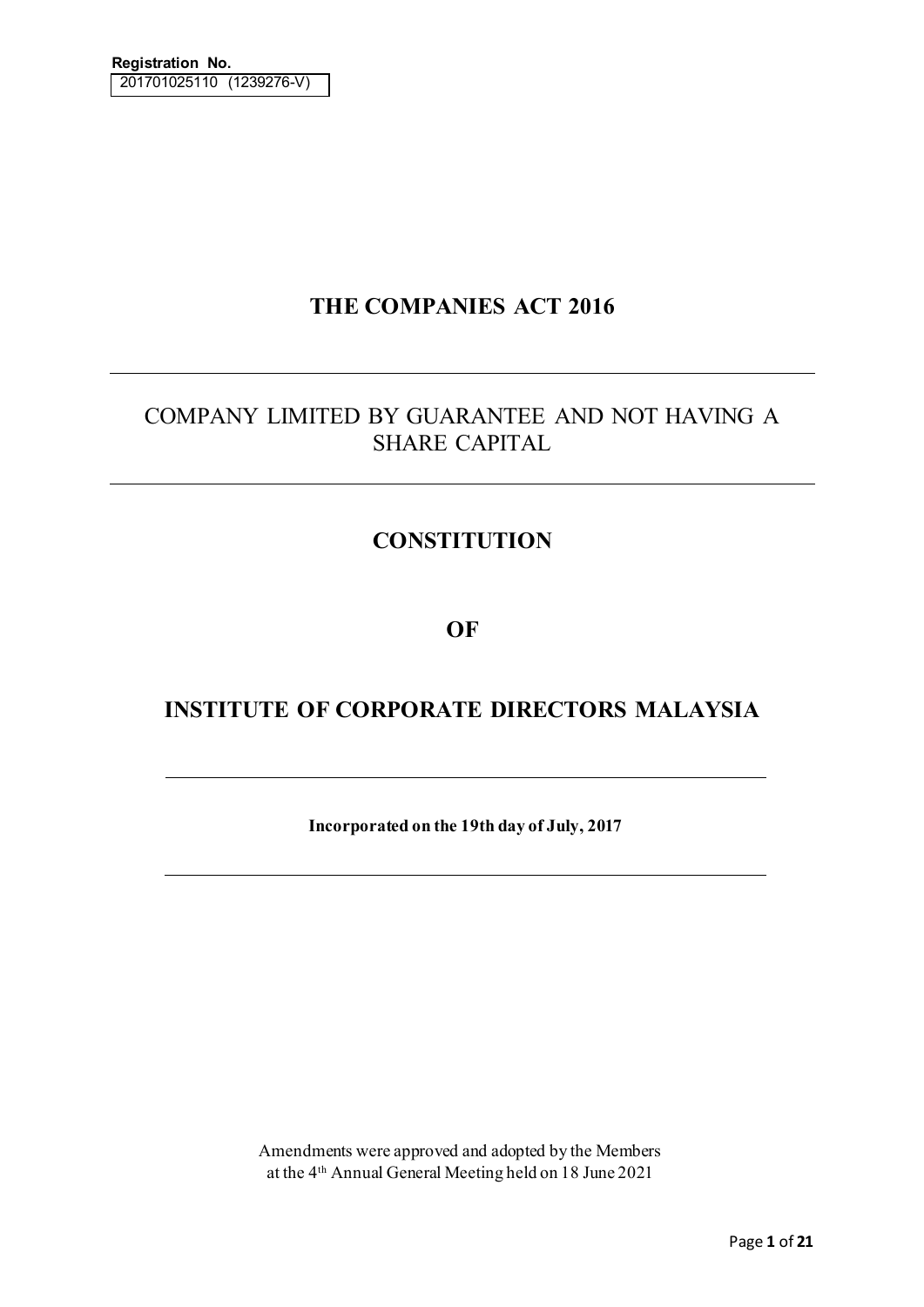## THE COMPANIES ACT, 2016

#### COMPANY LIMITED BY GUARANTEE AND NOT HAVING A SHARE CAPITAL

### **CONSTITUTION**

### OF

#### INSTITUTE OF CORPORATE DIRECTORS MALAYSIA

#### **Preliminary**

- 1. The name of the company is Institute Of Corporate Directors Malaysia *Name* (hereinafter referred to as "ICDM").
- 2. The registered office of ICDM will be situated in Malaysia. *Registered Office*

#### **PART A**

|    |                              | <b>Definition/Interpretation</b>                                                                                                                                                                                                                                                                            |
|----|------------------------------|-------------------------------------------------------------------------------------------------------------------------------------------------------------------------------------------------------------------------------------------------------------------------------------------------------------|
| 3. | In these Clauses:-           |                                                                                                                                                                                                                                                                                                             |
|    | "Act"                        | means the Companies Act, 2016 or any statutory<br>modification or amendment or enactment in<br>replacement thereof for the time being in force.                                                                                                                                                             |
|    | "Board"                      | means the board hereby set up for management of<br>the affairs of ICDM.                                                                                                                                                                                                                                     |
|    | "By-laws"                    | means the by-laws of ICDM as promulgated,<br>amended or modified by the Board from time to<br>time.                                                                                                                                                                                                         |
|    | "Chief Executive<br>Officer" | means the highest-ranking executive in a company,<br>with the primary responsibilities of making major<br>corporate decisions, managing the overall<br>operations and resources of a company, and acting<br>as the main point of communication point between<br>the Board of Directors and Management team. |
|    | "Code of Conduct"            | means the code of conduct of ICDM governing the<br>conduct of Members as promulgated, amended or<br>modified by the Board from time to time.                                                                                                                                                                |
|    | "Expulsion Event"            | in respect of a Member, means-                                                                                                                                                                                                                                                                              |
|    |                              | that Member becomes disqualified from being<br>(a)<br>a director, or an equivalent office holder<br>however described, of a corporation;                                                                                                                                                                    |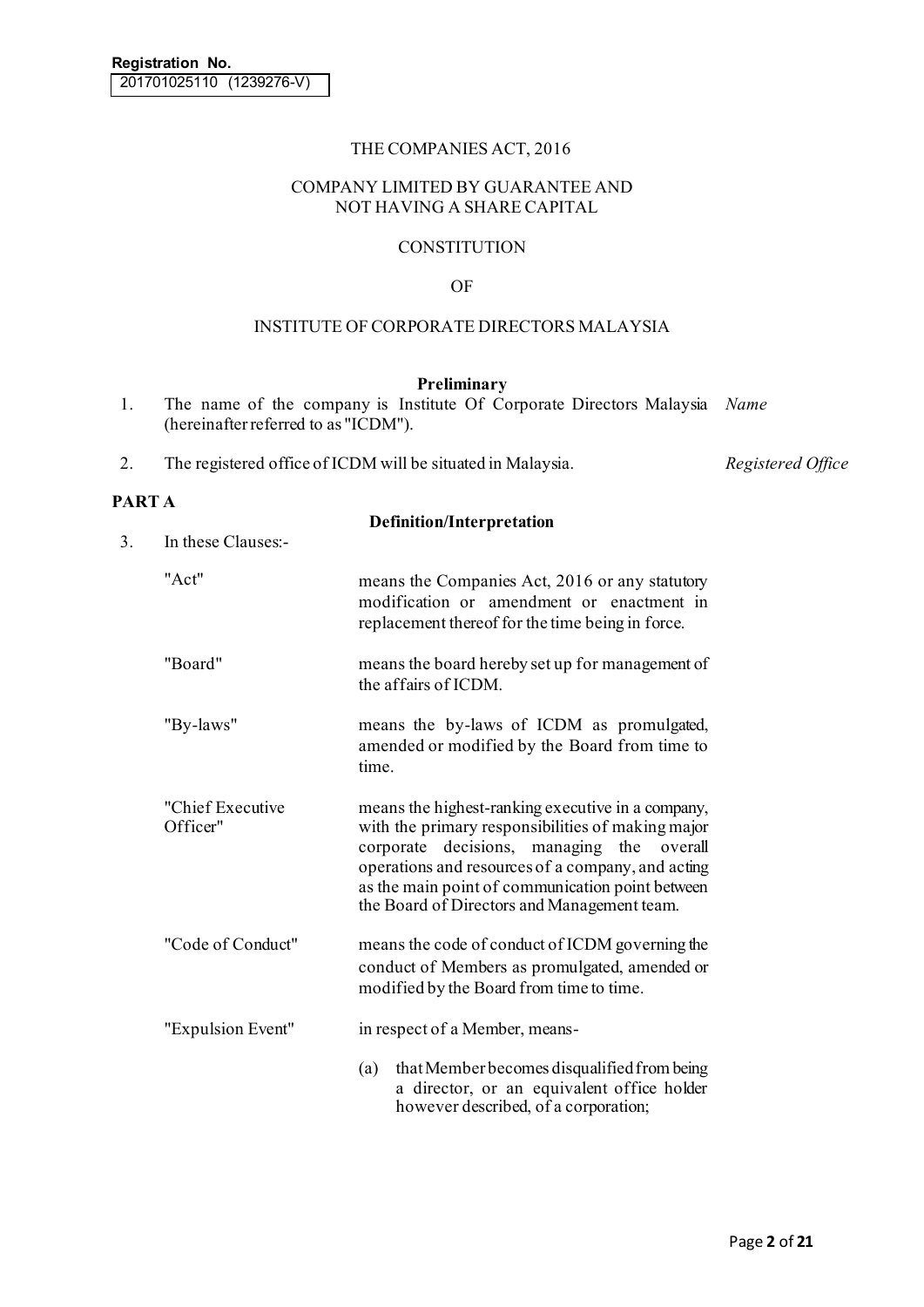|                          | That Member has been convicted of a<br>(b)<br>criminal offence involving fraud, dishonesty,<br>corruption or violence;                                                                                                                |
|--------------------------|---------------------------------------------------------------------------------------------------------------------------------------------------------------------------------------------------------------------------------------|
|                          | that Member is or becomes a bankrupt or<br>(c)<br>suspends payment or compounds with his<br>creditors;                                                                                                                                |
|                          | that Member becomes of unsound mind or<br>(d)<br>otherwise becomes incapable of discharging<br>his functions;                                                                                                                         |
|                          | the conduct of that Member, in the opinion of<br>(e)<br>the Board, is unbecoming of a Member or<br>prejudicial to the objects, interests or<br>reputation of ICDM; or                                                                 |
|                          | that member is in breach of the Rules of<br>(f)<br>ICDM.                                                                                                                                                                              |
| "ICDM"                   | means the Institute of Corporate Directors<br>Malaysia.                                                                                                                                                                               |
| "Members"                | mean the subscribers to the Constitution and any<br>new member admitted as a member in accordance<br>with Clause 19.                                                                                                                  |
| "Objects"                | means the objects of ICDM as set out in Clause 4<br>of the Constitution.                                                                                                                                                              |
| "Registrar of Companies" | means the Registrar designated under the Act.                                                                                                                                                                                         |
| "Rules of ICDM"          | include the Constitution, By-laws, Code of<br>Conduct and any rules or direction by whatever<br>name called and wherever contained, governing<br>Membership, conduct of its Members,<br>Management, operations or procedures of ICDM. |
| "Secretary"              | means any person who is a holder of a secretary<br>licence or a member of a prescribed body appointed<br>to perform the duties of the secretary of ICDM.                                                                              |
| "The Seal"               | means the common seal of ICDM.                                                                                                                                                                                                        |

Expressions referring to writing shall, unless contrary intention appears, be construed as including references to printing, lithography, photography, communication by telex, telegrams and cablegrams and other modes representing or reproducing words in a visible form.

Words importing the singular number shall include the plural number, and vice versa.

Words importing the masculine gender shall include the feminine gender.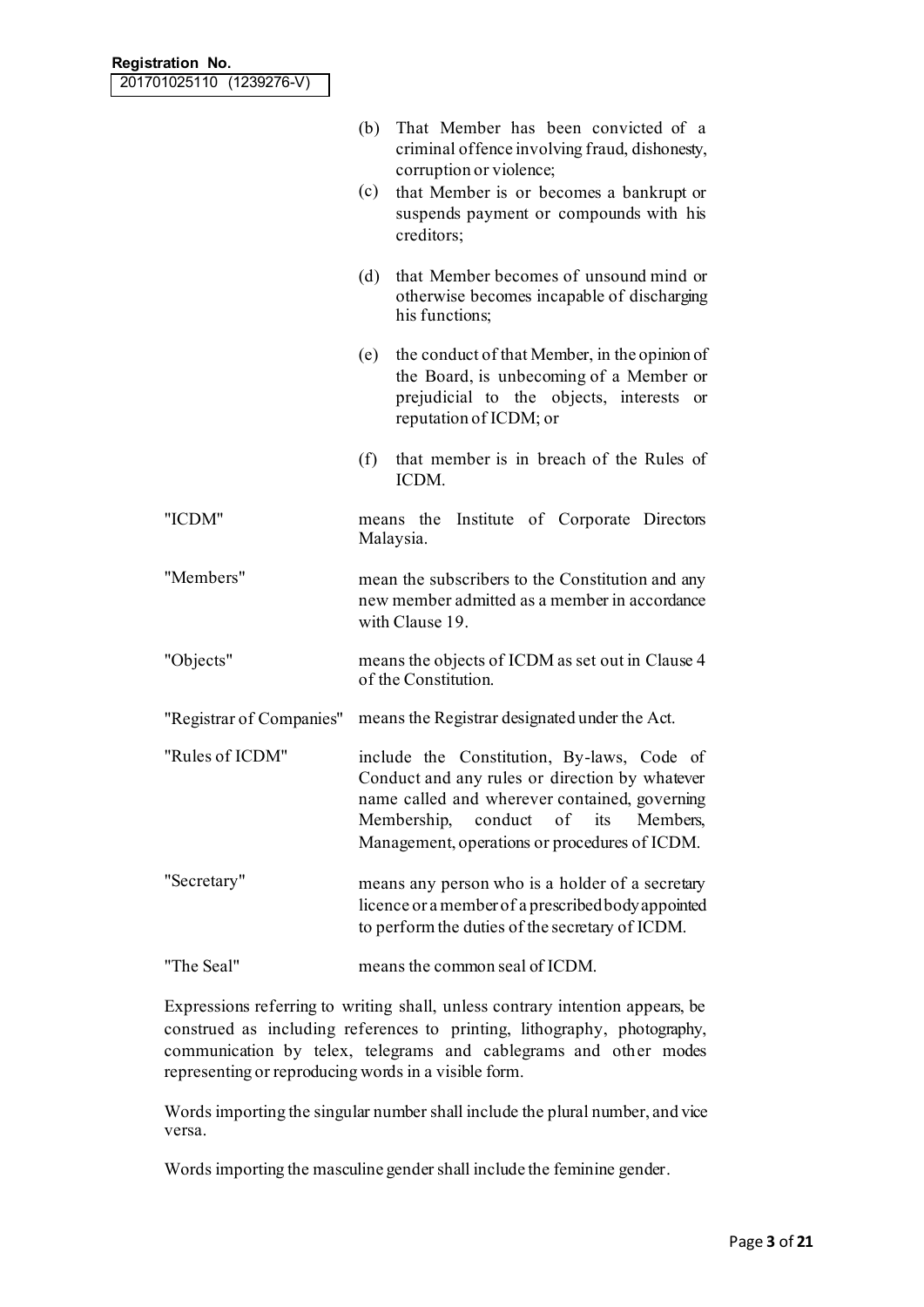Words importing persons shall include firms, companies or corporations.

Unless the context otherwise requires, words or expressions contained in these Clauses shall bear the same meaning as in the Act or any statutory modification thereof in force at the date of which these Clauses become binding on ICDM.

#### **OBJECTS, POWERS AND NATURE OF THE COMPANY**

4. The Objects for which ICDM is established are to:- *Object Clauses*

*Powers of ICDM*

- (a) promote for the public benefit, excellence, enterprise, integrity and the highest levels of skills and professional competence of all corporate directors in Malaysia, and equivalent office holders however described to encourage an entrepreneurial economy;
- (b) advocate for the research and development of law and practices relating to corporate governance including publication of materials relevant to the advancement of corporate governance; and
- (c) represent the interests of its members to the government, regulatory bodies and government agencies with respect to policy and legislative developments that affects members' interests, governance matters and rights and obligations of corporate directors.
- 5. For the purpose of the objects specified in Clause 4, ICDM shall have the powers to undertake the following:-
	- (a) to enter into and perform or carry out all such contracts and agreement(s) as may be necessary for the exercise of its functions;
	- (b) to borrow or raise money in such manner as ICDM may think fit;
	- (c) to pay, allocate and disburse money in such a manner as ICDM may think fit;
	- (d) to open and operate bank accounts in such manner as ICDM may think fit;
	- (e) to take such steps by personal appeals only as may from time to time be deemed expedient for the purpose of procuring contributions to the funds of ICDM in the form of donations, grants, loans, legacy, subscriptions or otherwise;
	- (f) to purchase, take on lease or otherwise acquire for the purposes of ICDM and to hold any estates, lands, buildings, easements or other interests in moveable or immoveable property which may be deemed necessary or convenient for any of the purposes of ICDM provided that ICDM shall not hold, acquire, charge, mortgage, sell or dispose of any land without the consent of the Minister charged with the responsibility for companies;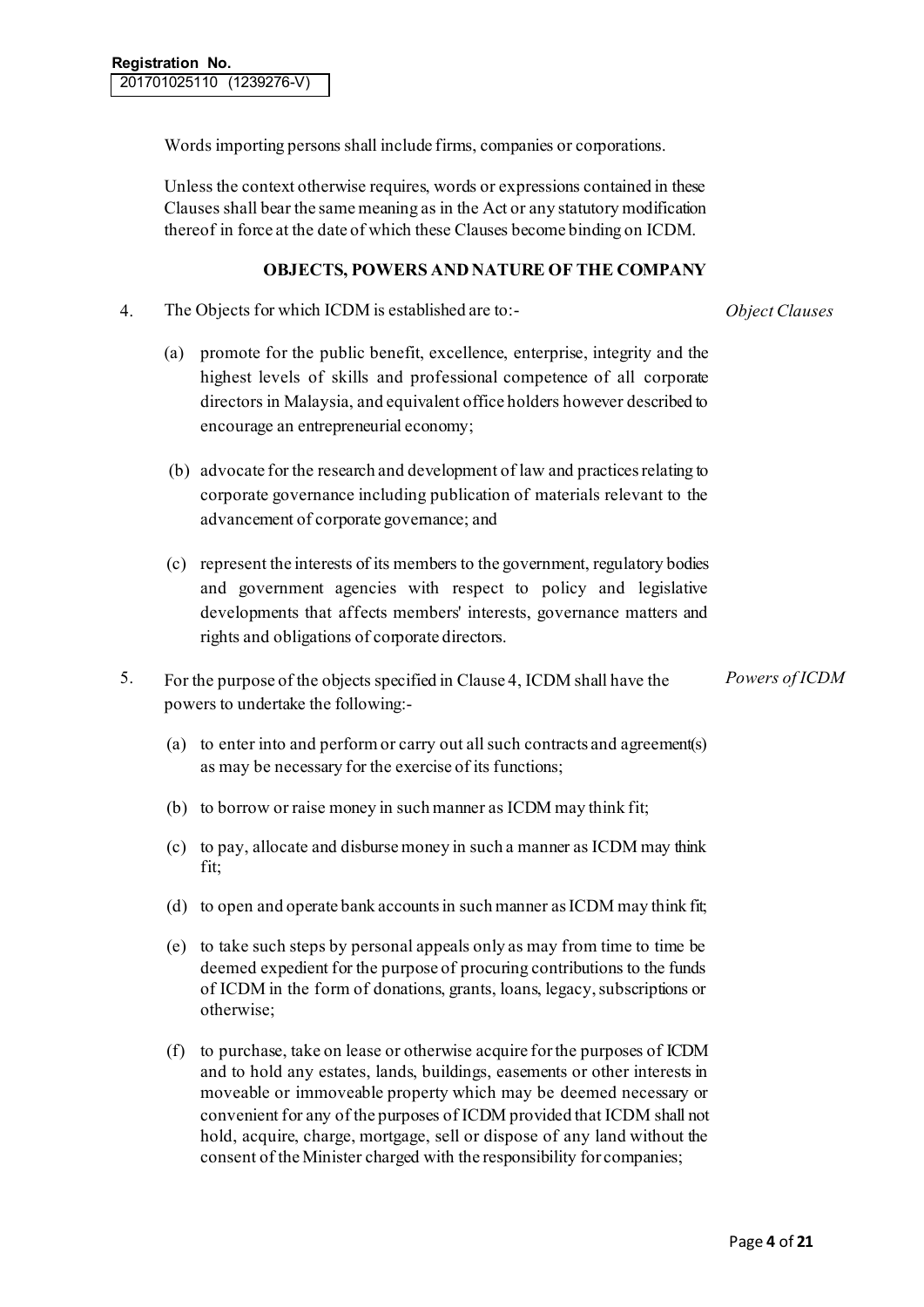- (g) to construct, maintain and alter any houses, buildings or works necessary or convenient for the purposes of ICDM;
- (h) to provide facilities, services and benefits for members;
- (i) to let on lease or on hire the whole or any part of the moveable property of ICDM on such tenure and terms as the Board shall determine;
- (j) to purchase or otherwise acquire, erect, maintain, reconstruct, and adopt any offices, workshops, mills, plants, machinery and other things found necessary or convenient for the purposes of ICDM;
- (k) to purchase, acquire, hold, sell and deal in shares, stocks, debentures stocks, bonds, obligations and securities issued or guaranteed by any Government, sovereign ruler, commissioner, public body or authority supreme, municipal local or otherwise wherever situated;
- (l) to sell, dispose of or transfer any property and undertaking of ICDM or any part thereof, for any consideration which ICDM may see fit to accept;
- (m) to accept stock or share, mortgage debentures or other securities of any company in payment or payment for any services rendered for any sale made to or debt owing from any such company
- (n) to draw, accept and make, and to endorse, discount and negotiate, bills of exchange, promissory note, and other negotiable instruments;
- (o) to invest whether in Malaysia or overseas and deal with the moneys of ICDM not immediately required in such manner as from time to time may be determined, PROVIDED that ICDM shall not invest in or incorporate any subsidiary company;
- (p) to engage and appoint and pay such officers, clerks, agents, servants, employees or persons to perform such duties or services for the proper administration and management of ICDM and to remove and suspend the same;
- (q) to pay all costs, charges and expenses incurred or sustained in or about the promotion and establishment, and administration and management of ICDM and to remunerate any person or persons for services rendered thereof in cash or by the issue of debentures or other securities of ICDM or partly in cash and partly in debenture or in any other manner allowed by law;
- (r) to receive any gift whether moveable or pecuniary and whether or not subject of any trust for anyone or more of the objects of ICDM;
- (s) to do all or any of the matters hereby authorised in any part of Malaysia either alone or in conjunction with, or as trustees or agents, for any company, association or person, and by or through trustees or agents;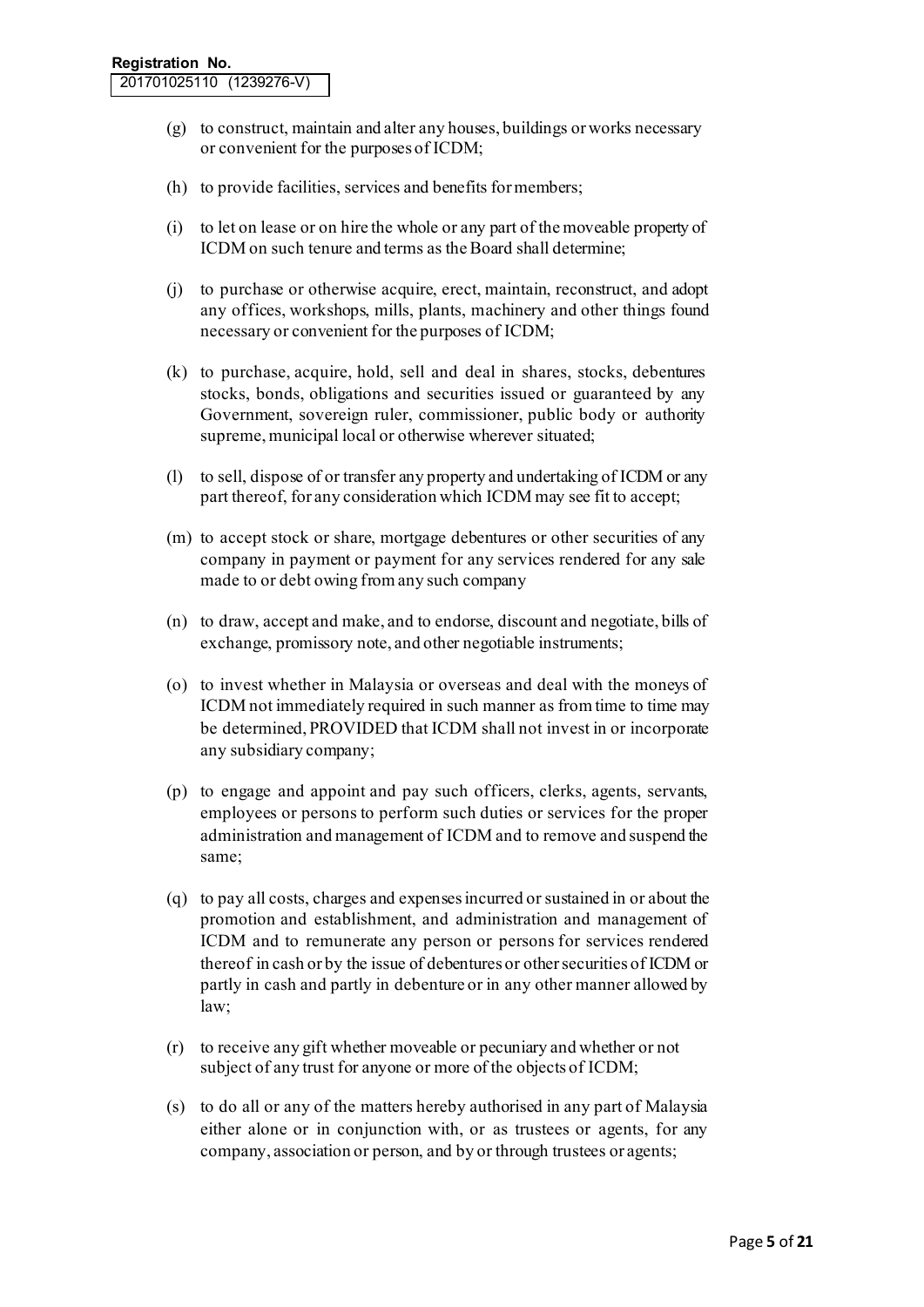- (t) to organise, arrange, co-ordinate and conduct leadership and relevant courses such as coaching and mentoring sessions, seminars, workshops and conferences for corporate directors and equivalent office holders;
- (u) to participate and channel any views or feedback received by the ICDM pertaining to the promotion of ICDM's object clauses in any forum, working group, taskforce, or any similar meetings;
- (v) to enter into arrangements, agreements and to affiliate, liaise and cooperate with other national bodies and appropriate or organisations locally and overseas which subscribe to similar objectives, aims and aspirations of ICDM; and
- (w) generally to do all such other lawful things as are incidental or conducive to the attainment of the above objects and the exercise of powers of ICDM PROVIDED that:
	- i. ICDM shall not support with its funds any political organisation or society or endeavour to impose on or procure to be observed by its members or others any regulations, restrictions or conditions which, if any were included in the objects of ICDM would make it a Trade Union within the meaning of the Trade Union Act 1959.
- 6. There shall be a Board of Directors for the management of the affairs of ICDM (hereinafter referred to as "the Board"). *Board of Directors*
- 7. The profits, income and property of ICDM wheresoever or howsoever derived shall be applied solely towards the promotion of the objects of ICDM as set forth in this Constitution and no portion thereof shall be paid or transferred directly or indirectly by way of dividend, bonus or otherwise howsoever by way of profit to the members of ICDM PROVIDED that nothing herein shall prevent the payment, in good faith, of the following:
	- (i) allowance or remuneration to any officer, agent or servant of ICDM in return for any professional services rendered to ICDM or remuneration (including additional payments required by law) to employees of ICDM;
	- (ii) towards the payment of reasonable honorarium, and meeting attendance allowance of each member of the Board both as approved by the Board from time to time; and/or
	- (iii) any other remuneration or expense which the Board may from time to time think fit and proper.
- 7A. The member of the Board appointed by ICDM may be paid salary or fee or fixed allowance of not more than RM6,000 per month and of not more than RM15,000 per month in the case of the Chairman (excluding allowance payable in Chairman's capacity) but not excessively given shall be approved by the members of ICDM and Registrar charged with the responsibility for Companies. *Directors' Fees*

*Application of Income and Property*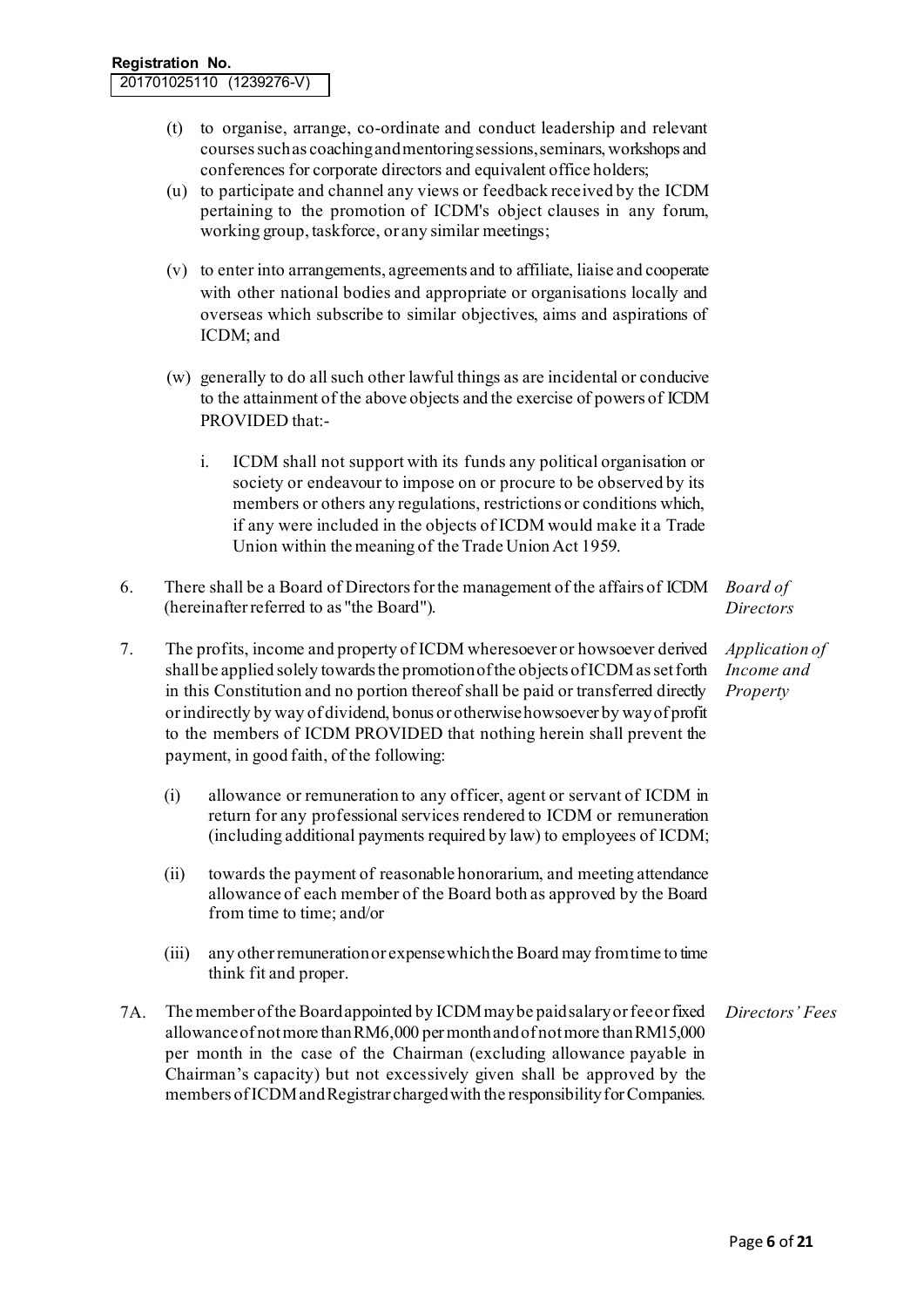- 7B. The conditions which allow the salary, fee and fixed allowance to be given are:
	- (a) ICDM must be financially sound based on the annual audited financial statements of ICDM;
	- (b) The members of the Board are satisfied, before entering the agreement, that it is in the interest of ICDM for that person to provide those services for that amount; and
	- (c) The maximum amount is reasonable in the circumstances and is set out in the written agreement and should not exceed the amount provided for in the Constitution.
- 7C. Any change to the amount of the salary, fee and fixed allowance are subject to the approval by the members of ICDM and Registrar of Companies charged with the responsibility for companies.
- 8. No addition, alteration or amendment shall be made to or in provisions contained in the Constitution for the time being enforce unless the same shall have been previously submitted to and approved by the Registrar of Companies. *Alteration of the Constitution*
- 9. No person shall be appointed as Director of ICDM unless his/her appointment has been approved by the Registrar of Companies. *Approval by Registrar of Companies*  10. The Board and the members of ICDM shall always ensure that ICDM or the *Use of Funds*
- fund of ICDM is not being used for any form of political activity or for unlawful purpose or any purpose prejudicial to or incompatible with peace, welfare, security, public order, good order or morality in Malaysia or for any purpose prejudicial to national security or public interest.
- 11. ICDM is not allowed to solicit donations from the public without approval of the Registrar of Companies. *Approval for Donations*
- 12. ICDM shall ensure that the contribution is received within six (6) months after ICDM is incorporated. *Contribution*
- 13. ICDM shall apply at least fifty per cent (50%) of all income and donations received or whatever percentage approved by the Director General of Inland Revenue for non-commercial purposes and solely towards the promotion of the objects of ICDM as set forth in this Constitution, and no portion thereof shall be paid or transferred directly or indirectly, by way of dividend, bonus or otherwise howsoever by way of profit, to the members of ICDM PROVIDED that nothing herein shall prevent the payment, in good faith of the remuneration to any office or servants of ICDM but so that no member of the Board shall be appointed to any salaried office of ICDM or any office of ICDM paid by fees, and that no remuneration or other benefit in money or monies worth shall be given by ICDM to any member of the Board except repayment of out of pocket expenses. *Application of Tax Exemption*
- 14. The liability of the members is limited. *Liability of*

*Members Winding-Up*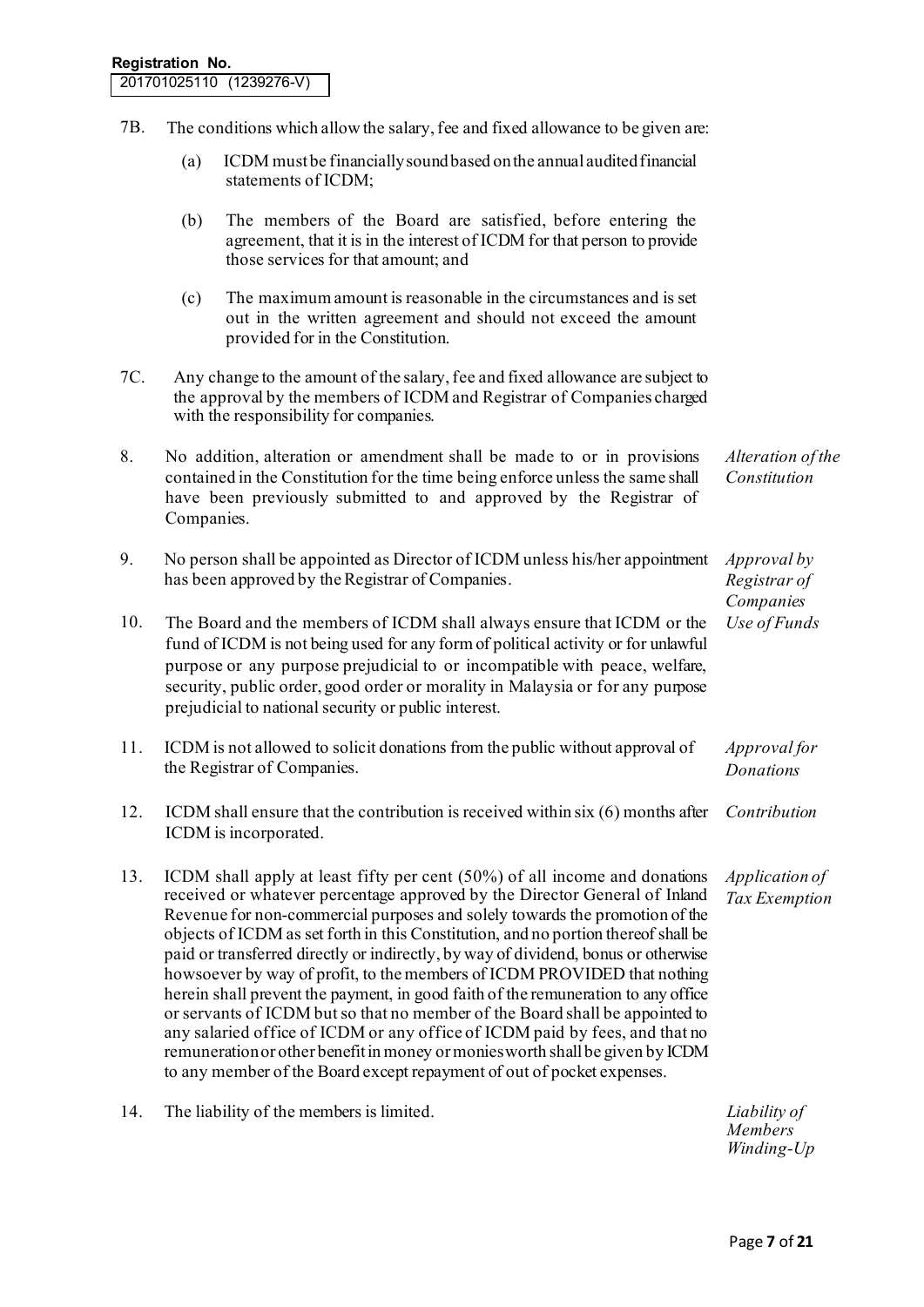#### **Registration No.** 201701025110 (1239276-V)

- 15. If upon the winding up or dissolution of ICDM there remains, after the satisfaction of all its debts and liabilities, any property whatsoever, the same shall not be paid to or distributed among the members of ICDM, but shall be given or transferred to some other institution or institutions or organisation having objects similar to the objects of ICDM and having been approved by the Director-General of lnland Revenue, Malaysia at or before the time of dissolution and if and so far as effect cannot be given to the aforesaid provision, to some other Funds of similar organisation or some charitable object approved by the Director-General of Inland Revenue, Malaysia.
- 16. Every member of ICDM undertakes to contribute to the assets of ICDM in the event of ICDM being wound up during the time that he/she is a member or within one year after he/she ceased to be a member for payment of debts and liabilities of ICDM contracted before he/she ceases to be a member and the costs, charges and expenses of winding up the same and for the adjustment of the rights of the contributories amongst themselves, such amount as may be required, not exceeding the sum of Ringgit Malaysia One Hundred (RM100.00) only.

*Contribution of Members* 

17. True accounts shall be kept of the sums of money received and expended by ICDM and the matter in respect of which such receipt, and the expenditure takes place, and of the property, credits and liabilities of ICDM and subjects to any reasonable restrictions as to the time and manner of inspecting the same that may be imposed in accordance with the regulations of ICDM for the time being, shall be open for the inspection of the members. Once at least in every calendar year the accounts of ICDM shall be examined and the correctness of the balance sheet ascertained by one or more qualified auditor or auditors. *Accounts*

# **PART B**

#### **MEMBERS**

- 18. The number of members to which ICDM proposes to register is not less than two and not more than one million members but ICDM may from time to time by ordinary resolution passed at general meeting to increase or reduce the number of members. *Membership*
- 19. The members of ICDM shall be the subscribers to the Constitution and such other persons or corporate bodies who shall be elected or admitted to membership in accordance with the Rules of ICDM and shall be entered in the Register of Members accordingly and he shall become a member thereof. *Register of Members*

| 20. | A Member may be natural person(s) or body corporates. | Types of       |
|-----|-------------------------------------------------------|----------------|
|     |                                                       | <i>Members</i> |

- 21. Each body corporate shall nominate a natural person(s) to act as its representative(s).
- 22. The Board shall have the power to determine: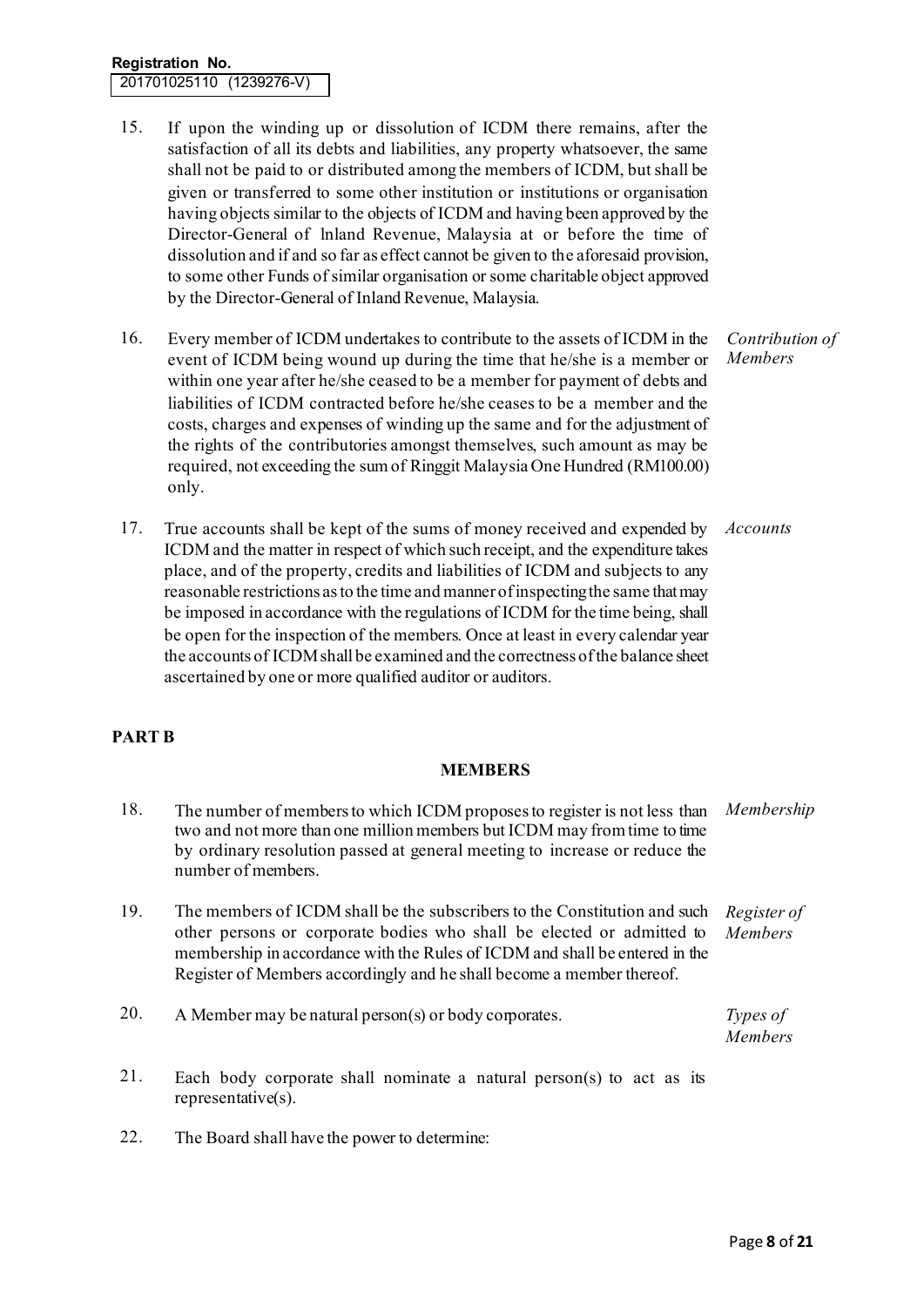- (a) the various classes of membership of ICDM, which may include but shall not be limited to-
	- (i) Associate Members;
	- (ii) Ordinary Members;
	- (iii) Chartered Directors;
	- (iv) Fellow Members; and
	- (v) Corporate Members.
- (b) the rights and restrictions attached to being a Member in each class;
- (c) qualification of admission to each class; and
- (d) any restriction in the number of Members or the number of Members within each class.
- (e) any other terms and conditions on the membership and admission requirements,

and to make all amendments and/or modifications thereto as the Board deems fit from time to time, subject to a Special Resolution being passed therefor.

- 23. Any person who agrees in writing to be bound by, and to comply with, the Rules of ICDM, is eligible to apply to become a Member of ICDM. *Compliance*
- 24. No person shall be admitted to membership unless he shall first have submitted to ICDM an application for membership accompanied by any prescribed joining fee and subscription fee. Every application for membership shall be in the form and manner as specified by the Board and shall contain such particulars as the Board may from time to time prescribe. Admission to membership of any person who makes application to ICDM shall be at the sole discretion of the Board and Board may reject any application for membership without assigning any reason thereof. The privileges of a Member shall not be transferable and shall cease upon the occurrence of any of the events set out in Clause 29. *Admission and Privileges*

#### **ENTRIES IN THE REGISTER OF MEMBERS**

25. The secretary or any person or agent appointed by the Board shall cause to be entered the name and address of each member, and the name and the address of the representative referred to in Clause 19 in the Register of Members upon his admission to membership. *Entry in the Register of members* 

#### **JOINING FEE AND SUBSCRIPTION**

- 26 The payment of joining fees, annual subscriptions, other fees or levies by members shall be such amount and payable on such dates in such manner as the Board may from time to time prescribe.
- 27. The Board shall have the power to make fees payable for one of more Members, or classes of Members, for different amounts and at different times.

*Powers of the Board to vary membership, admission requirements, rights and restrictions* 

*Joining Fees, Fees, Annual Subscriptions and Levies*

*Power of the Board to tier fees*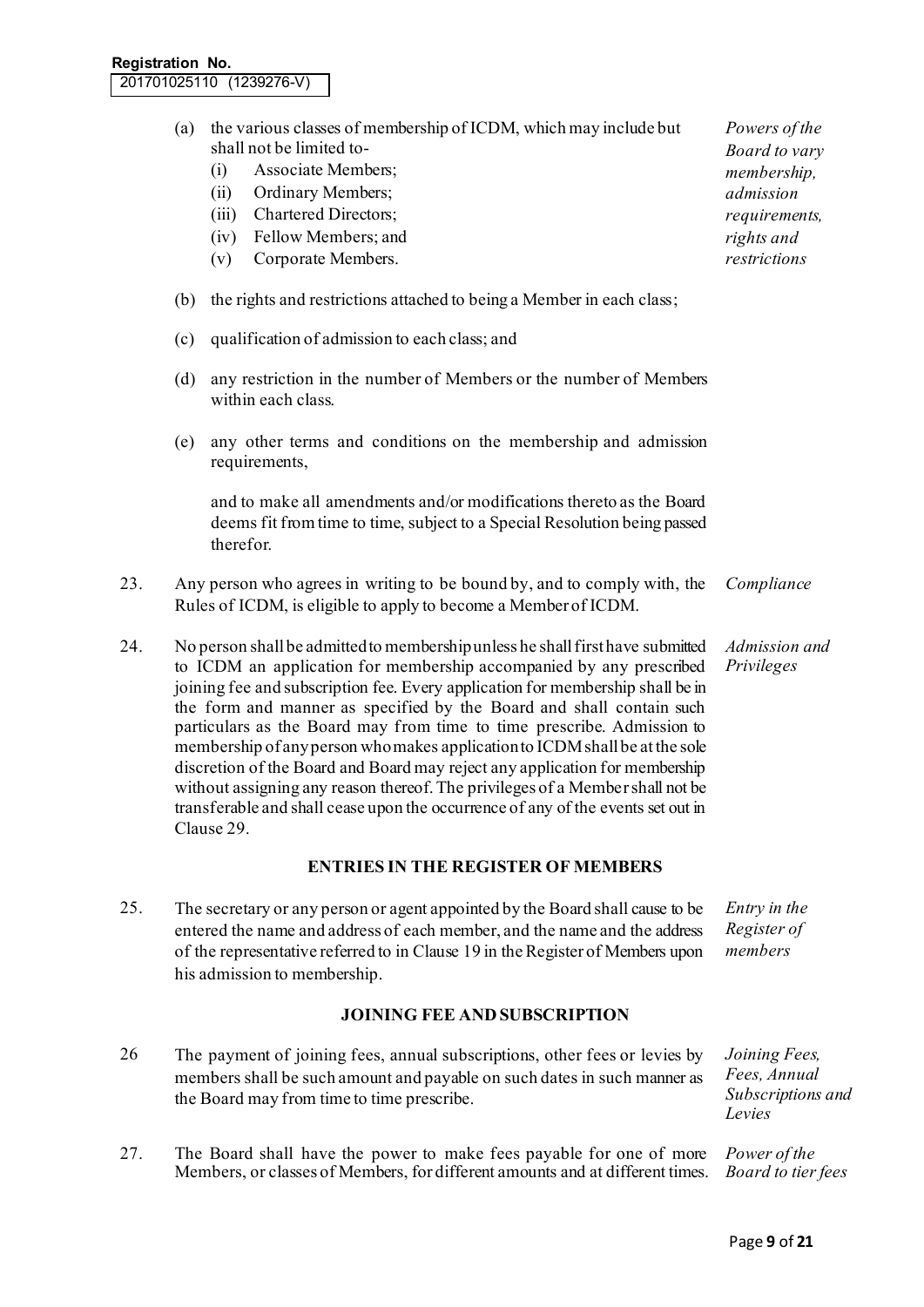| 28.                     | The Board shall have the power to:-                                                                                                                                                                                                                                                                                                                                                                                                                                                                                                                     | Power of the                       |  |
|-------------------------|---------------------------------------------------------------------------------------------------------------------------------------------------------------------------------------------------------------------------------------------------------------------------------------------------------------------------------------------------------------------------------------------------------------------------------------------------------------------------------------------------------------------------------------------------------|------------------------------------|--|
|                         | revoke or postpone fees;<br>(a)<br>extend the time for payment of fees;<br>(b)<br>allow for payment of fees by instalments;<br>(c)<br>stipulate the amount, time, method and place of payment of fees; or<br>(d)<br>impose late payment fees.<br>(e)                                                                                                                                                                                                                                                                                                    | <b>Board</b> on<br>payment of fees |  |
|                         | <b>CESSATION OF MEMBERSHIP</b>                                                                                                                                                                                                                                                                                                                                                                                                                                                                                                                          |                                    |  |
| 29.                     | A Member ceases to be a member of ICDM and his name shall be removed<br>from the Register of Members in any of the following events:                                                                                                                                                                                                                                                                                                                                                                                                                    | Cessation<br>of<br>membership      |  |
|                         | (a) in the event of death;<br>(b) if he by notice in writing to ICDM resigns his membership;<br>(c) if he becomes of unsound mind;<br>(d) if he is convicted or indicted of any criminal offences;<br>(e) if being a non-corporate body upon its deregistration;<br>(f) if being a corporate body it is dissolved or wound up or ceases to carry<br>on activity for more than six (6) month;<br>(g) if he shall be adjudged bankrupt to make any composition or arrangement<br>with his creditors;<br>(h) if he is expelled in accordance to Clause 30. |                                    |  |
|                         | <b>EXPULSION OR SUSPENSION</b>                                                                                                                                                                                                                                                                                                                                                                                                                                                                                                                          |                                    |  |
| 30.                     | The Board may resolve to:-<br>(a)                                                                                                                                                                                                                                                                                                                                                                                                                                                                                                                       | Expulsion or<br>suspension         |  |
|                         | expel a Member from the Register of Member; or<br>(b) suspend a Member for such period and from enjoying such rights and<br>privileges of membership, as the Board may determine if:-<br>an Expulsion Event occurs in respect of the Member; and<br>(i)<br>(ii) the Board complies the procedures as set out in the Rules of ICDM<br>for the purpose of expulsion or suspension.                                                                                                                                                                        |                                    |  |
| 31.                     | The decision of the Board to whether any member has come within the<br>provision of this Clause shall be final and binding on any such member.                                                                                                                                                                                                                                                                                                                                                                                                          | Decision of board<br>is final      |  |
| <b>GENERAL MEETINGS</b> |                                                                                                                                                                                                                                                                                                                                                                                                                                                                                                                                                         |                                    |  |
| 32.                     | ICDM shall hold once every year an annual general meeting in addition to any<br>other meetings in that year, and shall specify the meeting as such in the notices<br>calling it, and not more than fifteen $(15)$ months shall elapse between the date<br>of one (1) annual general meeting and that of the next. Provided that so long<br>as ICDM hold its first annual general meeting within eighteen (18) months of<br>its incorporation it need not hold it in the year of its incorporation or in the                                             | Annual General<br>Meeting          |  |

following year. The annual general meeting shall be held at such time and

place, as the Board shall decide.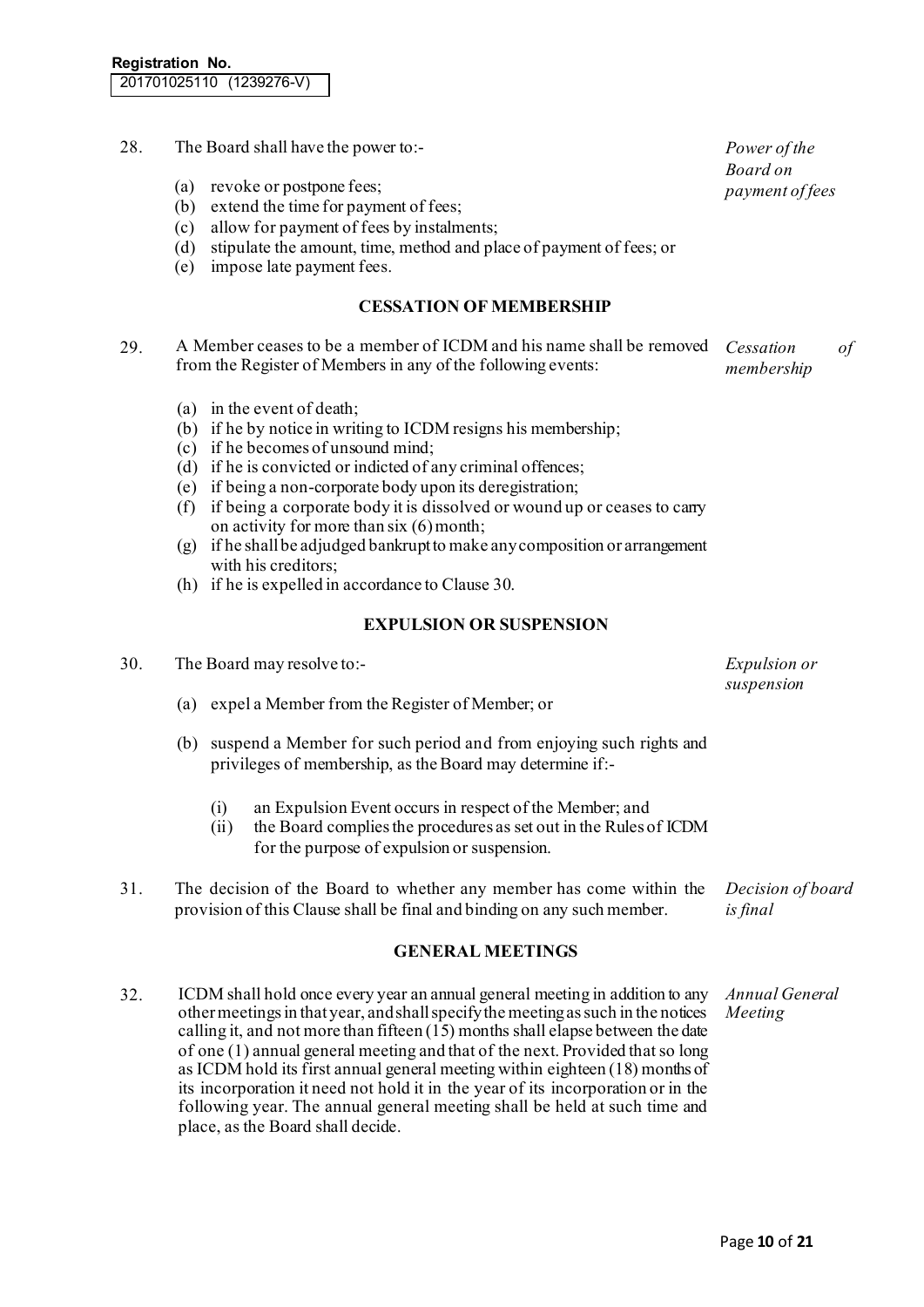- 33. All General Meetings other than annual general meetings shall be called extraordinary general meetings.
- 34. The Board may convene an extraordinary general meeting whenever it thinks fit, and shall do so upon receipt of a written requisition of members representing not less than one tenth of the total voting rights of all members having at that date a right to vote at general meetings as provided by the Act, failing which, the extraordinary general meeting may be convened by such requisitionists, as provided by the same section.

#### **NOTICE OF GENERAL MEETING**

35. An Annual General Meeting and a General Meeting called for the passing of a special resolution shall be called by twenty-eight (28) days' notice in writing at least, and a general meeting of ICDM other than an annual general meeting or a meeting for the passing of a special resolution shall be called by at least fourteen (14) days' notice in writing. The notice shall be exclusive of the day on which it is served or deemed to be served and shall specify the place, the day and the hour of the meeting and, in case of special business, the general nature of that business and shall be given, in manner hereinafter mentioned or in such other manner, if any, as may be prescribed by ICDM in general meeting, to such persons as are under the Clauses of ICDM, entitled to receive such notices from ICDM. *Meeting* 

Provided that a meeting of ICDM shall, notwithstanding that it is called by shorter notice than that specified in this article, be deemed to have been duly called if it is so agreed:-

- i) in the case of a meeting called as the annual general meeting, by all the members entitled to attend and vote thereat; and
- ii) in the case of any other meeting, by a majority in number of members having a right to attend and vote at the meeting, being majority together representing not less than ninety-five per cent (95%) of the total voting rights at that meeting of all members.
- 36. The accidental omission to give notice of a meeting to, or the non-receipt of notice of a meeting by, any person entitled to receive notice shall not invalidate any resolution passed or proceeding held at meeting. *Omission to give notice*

#### **PROCEEDINGS AT GENERAL MEETINGS**

- 37. All business shall be deemed special that is transacted at an Extraordinary General Meeting, and also that is transacted at an Annual General Meeting, with the exception of the consideration of the accounts, balance sheet, and the report of the Board and auditors, the election of members of the Board in the place of those retiring and the appointment of, and fixing of the remuneration of, the auditors. *Special business*
- 38. No business shall be transacted at any general meeting unless a quorum of members is present at the time when the meeting proceeds to business. Save as herein otherwise provided, two members present in person or by proxy shall be a quorum. *Quorum*

*Extraordinary general meeting* 

*Requisition of meeting by members* 

*Notice of General*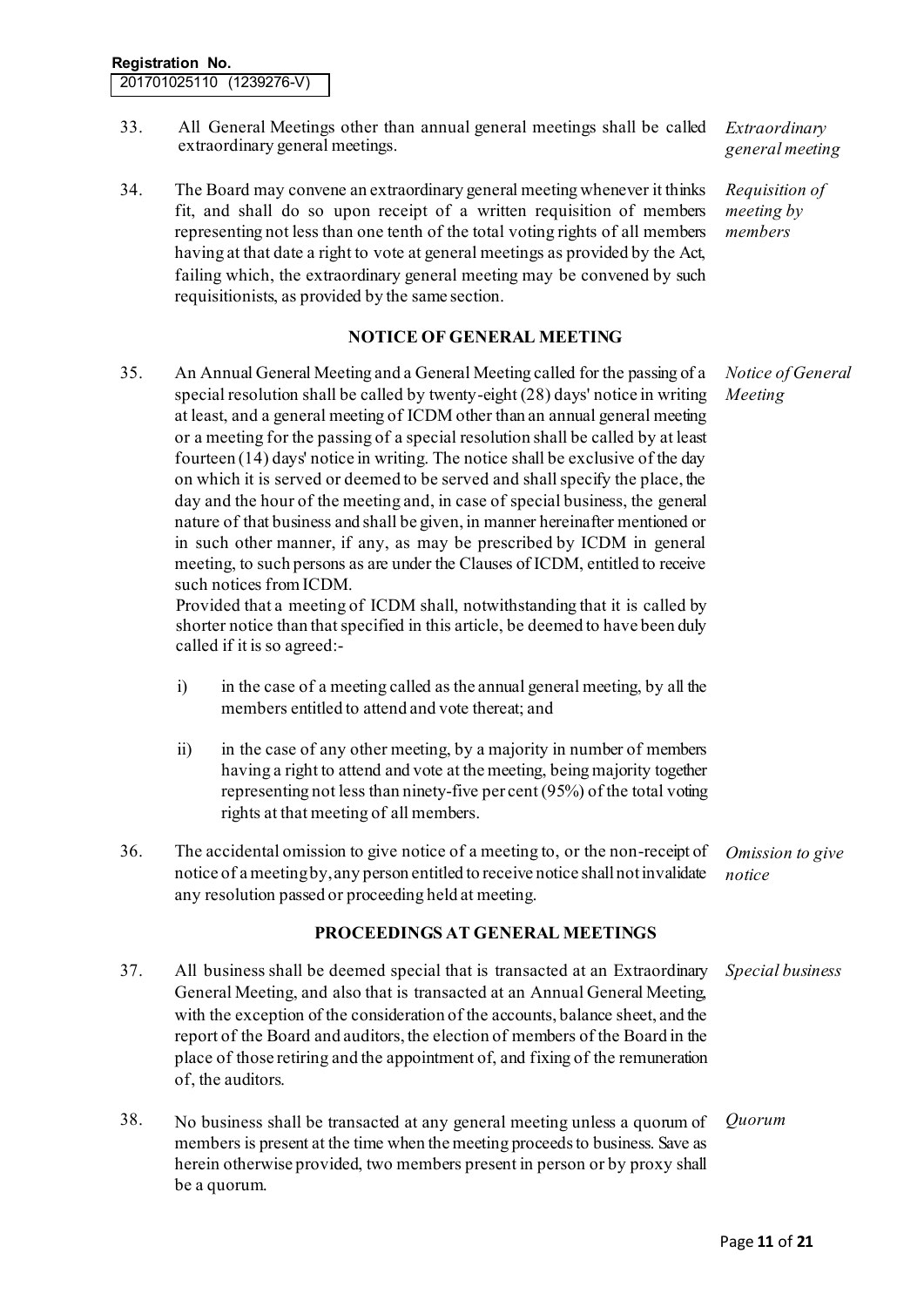| 39. | If within half an hour from the time appointed for the meeting a quorum is not<br>present, the meeting if convened upon requisition of Members, shall be<br>dissolved. In any other case, it shall stand adjourned to the same day in the<br>next week, at the same time and place, or to such other day and such other time<br>as the Board may determine and if at the adjourned meeting a quorum is not<br>present within half an hour from the time appointed for holding the meeting<br>the members present shall be a quorum.                                                                                                                                | When quorum not<br>present                      |  |  |
|-----|--------------------------------------------------------------------------------------------------------------------------------------------------------------------------------------------------------------------------------------------------------------------------------------------------------------------------------------------------------------------------------------------------------------------------------------------------------------------------------------------------------------------------------------------------------------------------------------------------------------------------------------------------------------------|-------------------------------------------------|--|--|
| 40. | The Chairman of the Board shall preside as Chairman at every general meeting<br>of ICDM or if he shall not be present within fifteen (15) minutes after the time<br>appointed for the holding of the meeting or is unwilling to act, the members of<br>ICDM present shall elect one of their members to be chairman of the meeting.                                                                                                                                                                                                                                                                                                                                | Chairman of<br><b>General Meeting</b>           |  |  |
| 41. | If at any meeting no member of the Board is willing to act as Chairman or if<br>no member of the Board is present within fifteen $(15)$ minutes after the time<br>appointed for holding of the meeting, the members present shall choose one of<br>their members to be Chairman of the general meeting.                                                                                                                                                                                                                                                                                                                                                            | Absence of<br>Chairman                          |  |  |
| 42. | The chairman may, with the consent of any meeting at which a quorum is<br>present (and shall if so directed by the meeting), adjourn the meeting from<br>time to time and from place to place, but no business shall be transacted at any<br>adjourned meeting other than the business left unfinished at the meeting from<br>which adjournment took place. When a meeting is adjourned for thirty (30)<br>days or more, notice of the adjourned meeting shall be given as in the case of<br>an original meeting. Save as aforesaid, it shall not be necessary to give any<br>notice of adjournment or of the business to be transacted at an adjoumed<br>meeting. | Power to Adjourn<br><b>General Meeting</b>      |  |  |
| 43. | At any general meeting a resolution put to the vote of the meeting shall be<br>decided by poll. The result of the poll shall be deemed to be the resolution of<br>the meeting.                                                                                                                                                                                                                                                                                                                                                                                                                                                                                     | How question to<br>be decided at<br>meeting     |  |  |
| 44. | In the case of an equality of votes, on a poll, the chairman of the meeting at<br>which the poll takes place shall be entitled to a casting vote.                                                                                                                                                                                                                                                                                                                                                                                                                                                                                                                  | Chairman to have<br>casting vote                |  |  |
| 45. | If such general meeting is held via conferencing, it may be held at more than<br>one venue using any technology or method, telephone conferencing, video<br>conferencing or via any instantaneous communication device that facilitates<br>the participation of Members in the meeting. A Member who participates in a<br>meeting via conferencing shall be deemed to be present in person at the<br>meeting and be counted in a quorum accordingly. Members shall be entitled<br>to vote via electronic means.                                                                                                                                                    | How<br>participation and<br>poll is to be taken |  |  |
|     | <b>RIGHTS OF MEMBERS</b>                                                                                                                                                                                                                                                                                                                                                                                                                                                                                                                                                                                                                                           |                                                 |  |  |
| 46. | Subject to the Rules of ICDM, each Member is entitled to attend, speak and<br>vote at general meetings.                                                                                                                                                                                                                                                                                                                                                                                                                                                                                                                                                            | Rights<br>of<br>Members                         |  |  |

47. Votes by Members may be given either personally or by proxy, and each eligible Member shall have one vote. *One vote per member*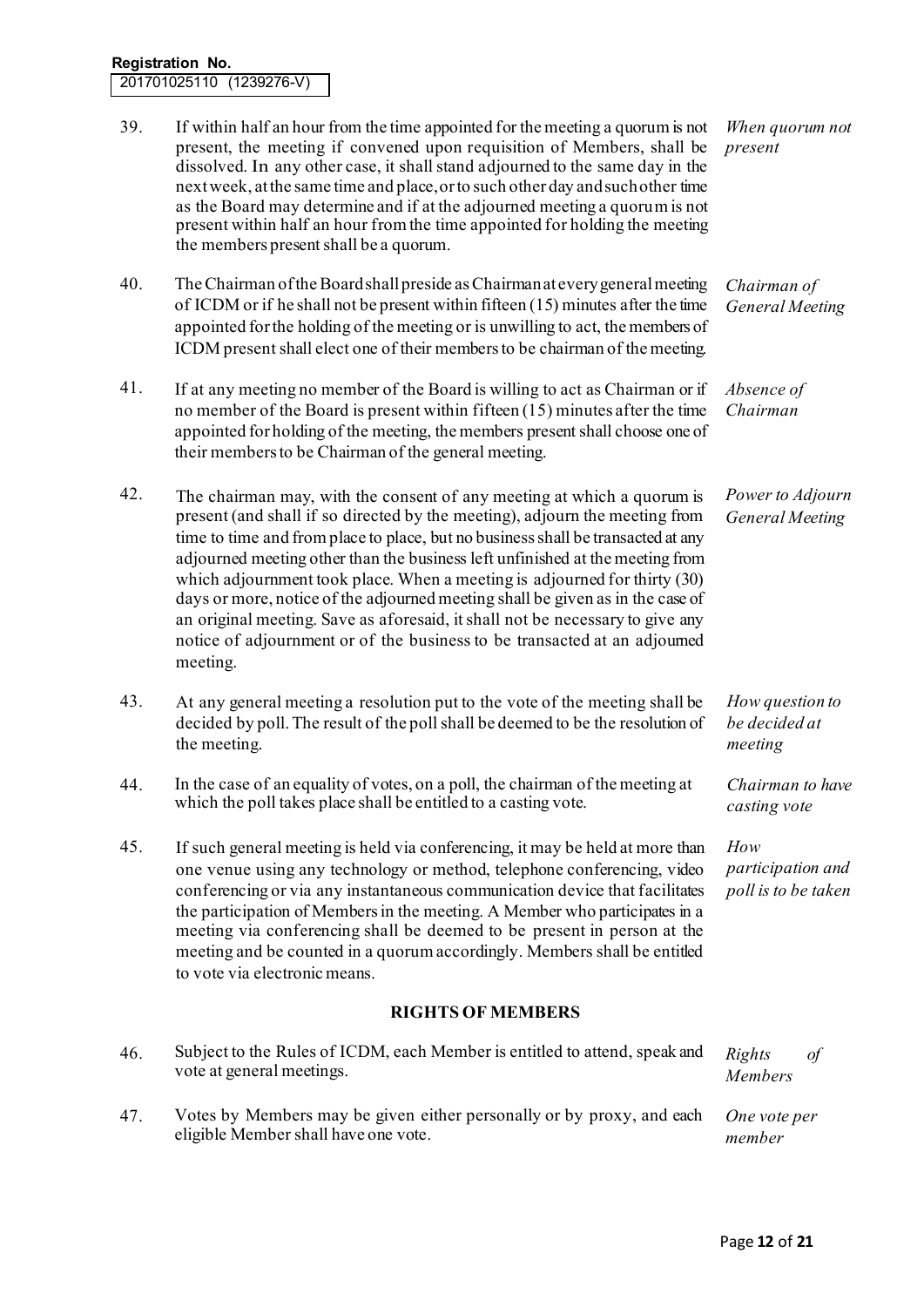- 48. The instrument appointing a proxy shall be in writing under the hand of the appointer or his attorney duly authorized in writing or if the appointer is a body corporate, either under seal or under the hand of the office or attorney duly authorised. A Member ICDM shall be entitled to appoint any person as his proxy and a proxy may but need not be a Member of ICDM. *Proxy to be in writing*
- 49. An instrument appointing a proxy shall be in the following form or as near thereto as circumstances admits:- *Form of proxy*

#### INSTITUTE OF CORPORATE DIRECTORS MALAYSIA

I/WE…………………………..…of……………………...,being a member of ICDM, hereby appoint ……………………………….…..…of………………………….....Or failing him …………………………………………………of ……………………………………………. as my/our proxy to vote for me/us on my/our behalf at [annual / extraordinary] general meeting of ICDM, scheduled to be held on the …………..day of………..20………., and at any adjournment thereof. My/Our proxy/proxies is to vote as indicated below:

Signed this day of 3.20

This form is to be used in favour/against\* of the resolution

\*Strike out whichever is not desired [Unless otherwise instructed, the proxy may vote as he thinks fit]

- 50. The instrument appointing a proxy shall be deemed to confer authority to demand or join in the demand for a poll.
- 51. A vote given in accordance with the terms of an instrument of proxy, shall be valid notwithstanding the previous death of the principal or revocation of the proxy or of the authority under which the proxy was executed, provided that no intimation in writing of such death, insanity or revocation of the aforesaid shall have been received by ICDM at the office before the commencement of the meeting or adjourned meeting at which the proxy is used. No objection shall be raised to the qualification of any voter except at the meeting or adjourned meeting at which the vote objected to is given or tendered, and every vote not disallowed at such meeting shall be valid for all purposes. Any such objection made in due time shall be referred to the Chairman of the meeting whose decision shall be final and conclusive. *Revocation of authority*

### **BOARD OF DIRECTORS**

52. The business of ICDM shall be managed by a Board of Directors. The Board shall consist of not less than two (2) and not more than fifteen (15) members. *Composition of the Board*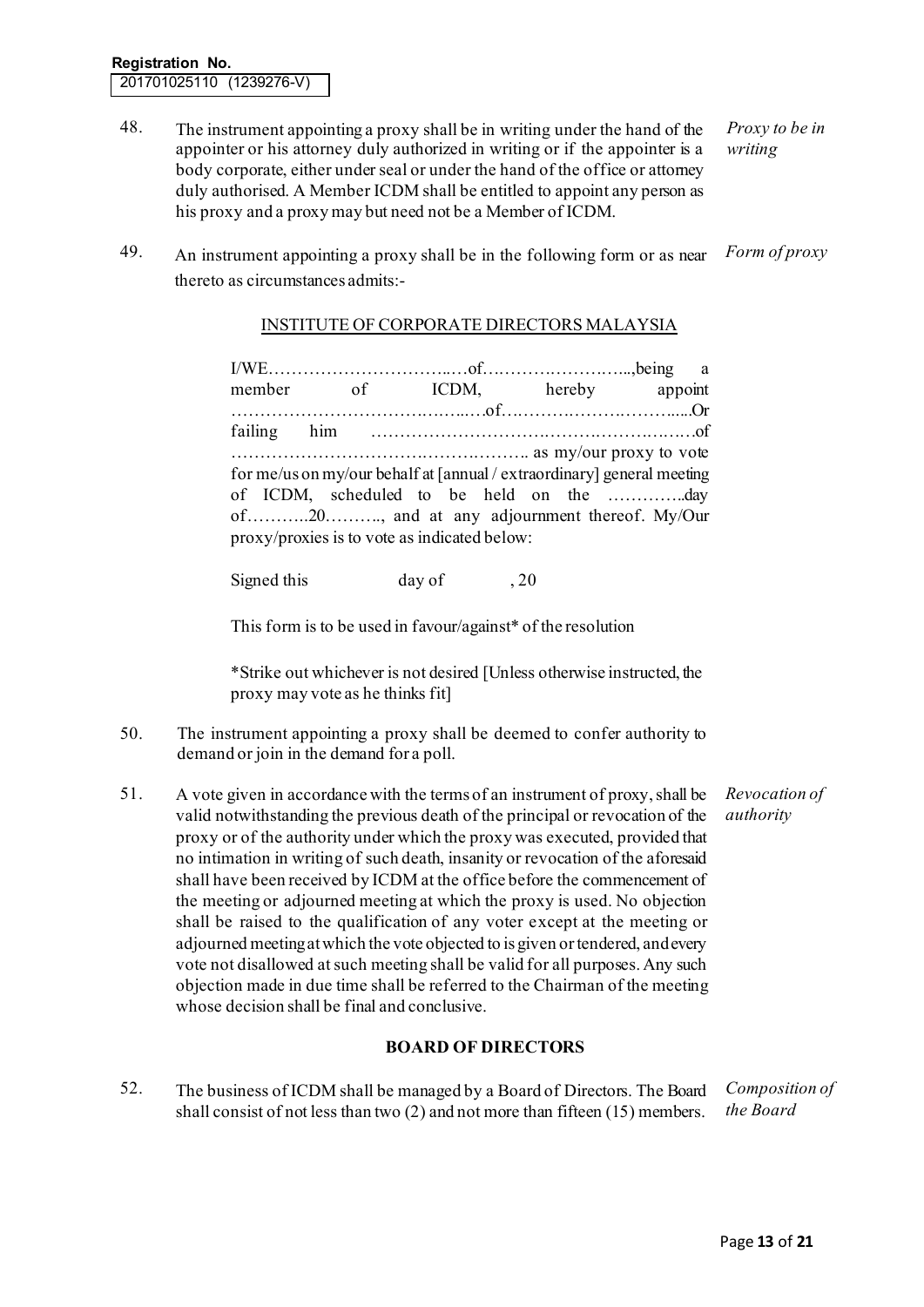- 53. At the first annual general meeting all members of the Board shall retire and the first members of the Board shall be:- *First Directors* 
	- (a) Dato' Abdul Aziz Bin Abu Bakar
	- (b) Salleh Bin Hassan
- 53a. The Board shall elect from amongst themselves the most qualified and suitable person to be the Chairman of the Board but his/her appointment will in any event be subject to the prior written concurrence of the Securities Commission Malaysia. *Chairman*
- 54 No Director may serve for more than three terms of three years (nine years in total). *Tenure of Directorship*
- 55. The fees of the directors shall from time to time be determined by the members in general meeting. The fees shall be deemed to accrue from day to day. The directors may also be paid all traveling, hotel and other reasonable expenses properly incurred by them in attending and returning from meetings of the Board or any committee of the Board or the general meetings of ICDM. *Reimbursement expenses*

#### **BORROWING POWERS**

56. The Board may exercise all powers of ICDM to borrow money, and to mortgage or charge its undertaking and property, or any part thereof; and to issue debentures, debentures stock and other securities, whether outright or as security for any debt, liability or obligation of ICDM. *Directors' borrowing powers* 

#### **POWERS AND DUTIES OF THE BOARD**

- 57. The Board shall act collectively, in the best interests of ICDM.
- 58. The responsibilities of the Board shall include but not limited to the following:- *Responsibilities of* 
	- (a) manage the affairs and support long term success of ICDM;
	- (b) review, approve and adopt a strategic plan for ICDM to ensure ICDM continues to be able to achieve its objectives in the most effective manner;
	- (c) oversee Chief Executive Officer's implementation of ICDM's strategic plans and review its performance;
	- (d) promote, together with Chief Executive Officer, a sound corporate culture within ICDM which reinforces ethical, prudent and professional behaviour;
	- (e) plan for the effective succession of board and Chief Executive Officer;
	- (f) oversee the development and implementation of an open and transparent stakeholder communication policy for ICDM; and
	- (g) oversee the implementation of ICDM's governance framework, and periodically review whether the framework remains appropriate.

*the Board*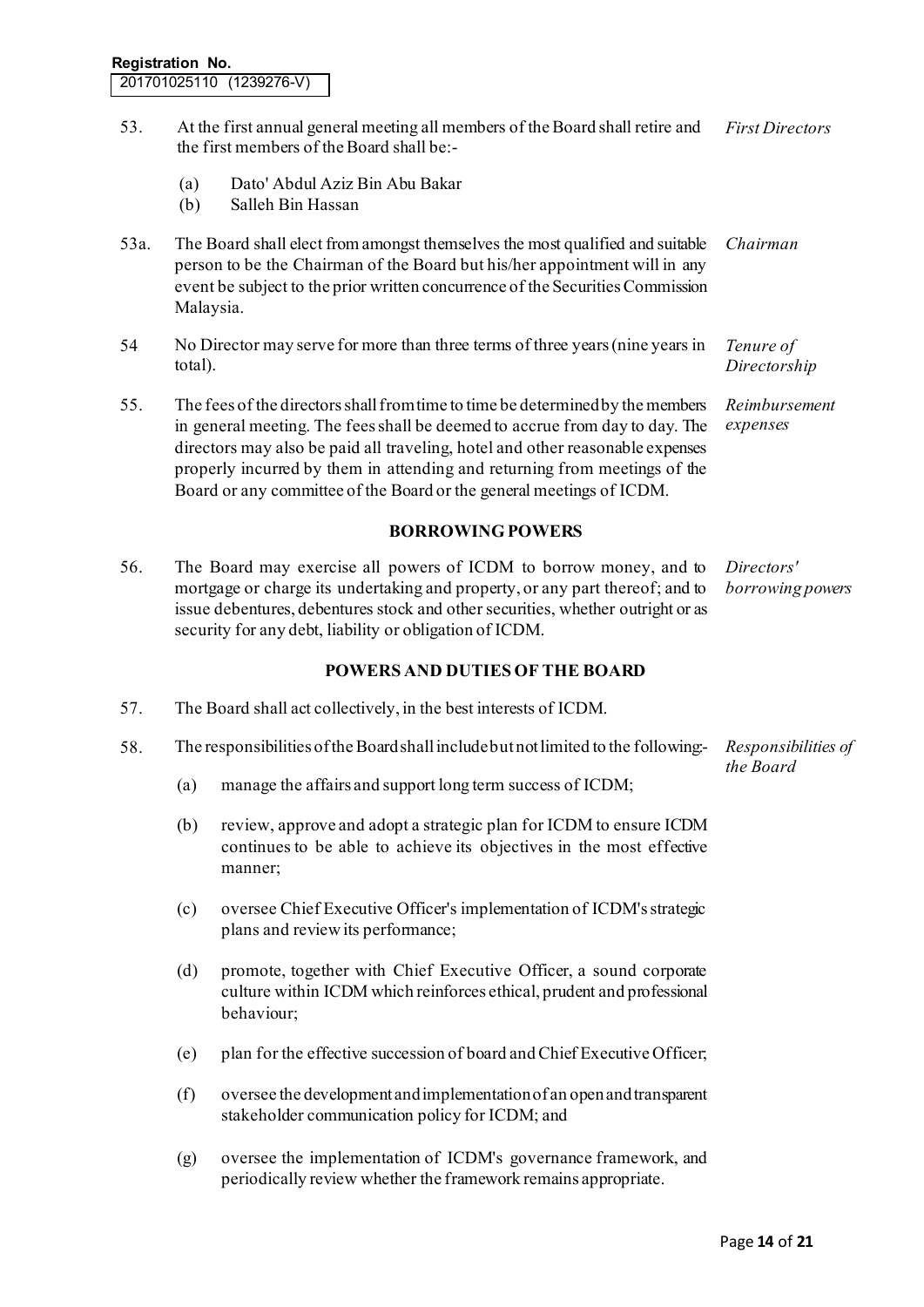#### **Registration No.** 201701025110 (1239276-V)

- 59. The business of ICDM shall be managed by the Board who may pay all the expenses incurred in promoting and registering ICDM and may exercise all such powers of ICDM as are not by the Act or by these regulations required to be exercised by ICDM in general meetings, subject nevertheless to the provisions of the Act or these Clauses and to such regulations required being not inconsistent with the aforesaid provisions, as may be prescribed by ICDM in general meeting; but no regulation made by ICDM in general meeting shall invalidate any prior act of the Board which would have been valid if that regulation had not been made. *Business of ICDM to be managed by Directors*
- 60. The Board shall have the power to amend any Rules of ICDM, provided that the following additional requirements shall apply for any amendment made to the Constitution, By-Laws and Code of Conduct: *Amendment of the Rules of ICDM* 
	- (a) any amendment made to the Constitution, By-Laws and Code of Conduct must be approved by the members by way of special resolution; and
	- $(b)$  any amendment made to the Constitution shall also be subject to the requirements in Clause 8 of the Constitution.
- 61. The Board may from time to time and at any time by power of attorney appoint any company, firm or person or body of persons, whether nominated directly or indirectly by the Board to be the attorney or attorneys of ICDM for such purpose and such powers, authorities and discretions (not exceeding those vested in or exercisable by the Board under these Clauses) and for such period and subject to such conditions as they may think fit, and any such power of attorney may contain such provisions for the protection and convenience of persons dealing with any such attorney as the Board may think fit. *Directors may appoint attorneys*
- 62. All cheques, promissory notes, drafts, bills of exchange and other negotiable instruments, and all receipts for moneys paid to ICDM shall be signed, drawn, accepted, endorsed or otherwise executed, as the case may be, in such manner as the Board shall from time to time by resolution determine. *Receipts paid for moneys paid to ICDM*

# **MINUTES OF MEETINGS**

| 63. | The Board shall cause minutes to be made in books provided for the purpose:- |                                                                                                                      | Minutes to be<br>entered |
|-----|------------------------------------------------------------------------------|----------------------------------------------------------------------------------------------------------------------|--------------------------|
|     | (a)                                                                          | of all appointment of officers made by the Board;                                                                    |                          |
|     | (b)                                                                          | the names of all the members of the Board present at each meeting of<br>the Board and of any committee of the Board; |                          |

(c) of all resolutions and proceedings at all meetings of ICDM and of the Board and of any committee of the Board and every member of the Board present at any meeting of the Board or committee of Board shall sign his name in a book to be kept for that purpose.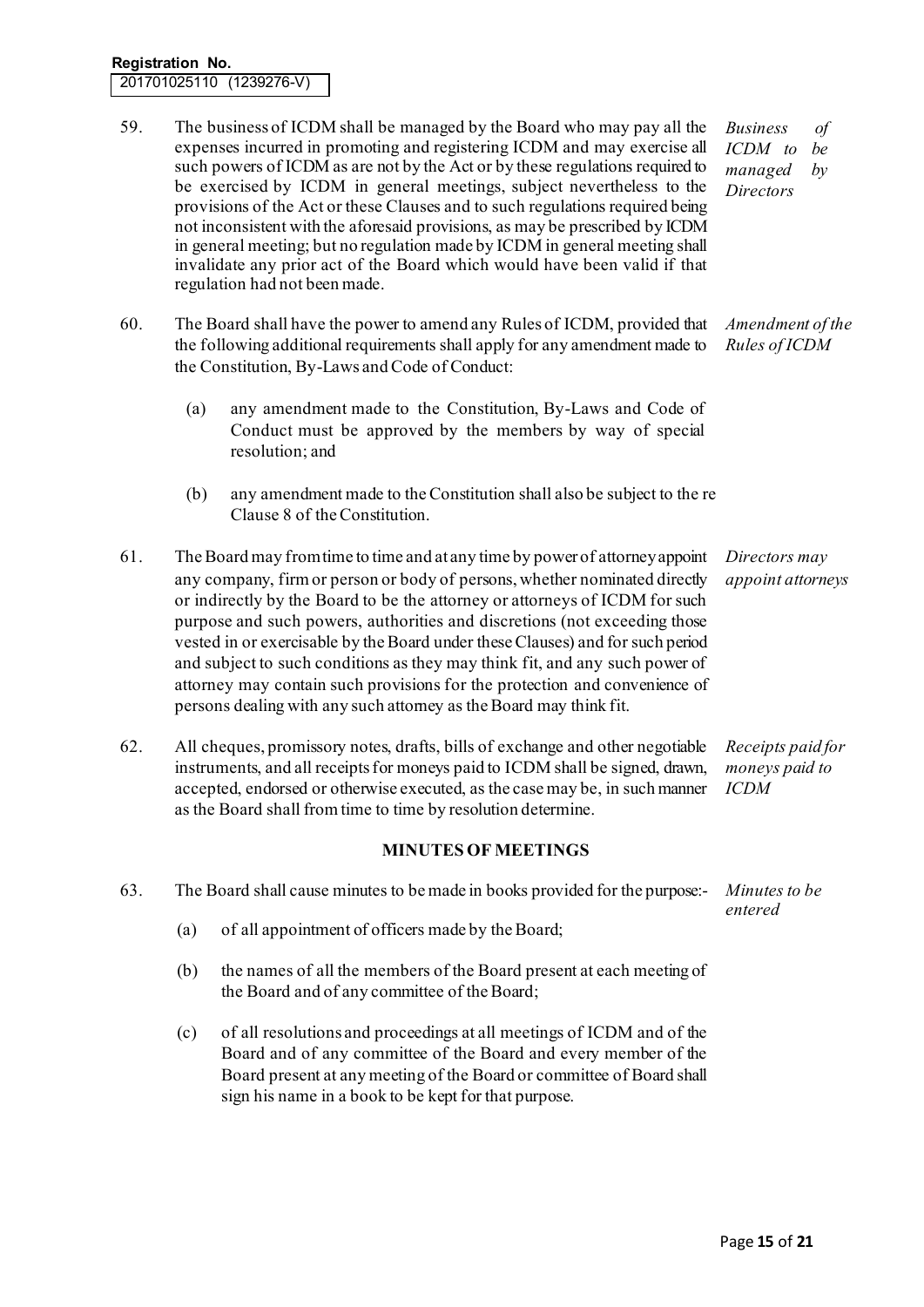# **DISQUALIFICATION OF MEMBERS OF THE BOARD**

- 64. The office of the members of the Board shall be vacated if the member of the Board:
	- (a) without the consent of ICDM, in general meeting holds any office of profit under ICDM; or
	- (b) becomes bankrupt or makes any arrangement or compromise with his creditors generally; or
	- (c) becomes prohibited or disqualified from being a member of the Board under any provisions of the Act; or
	- (d) becomes of unsound mind; or
	- (e) resigns his office by notice in writing to ICDM; or
	- (f) is removed by ordinary resolution of ICDM; or
	- (g) if he absents himself from  $50\%$  of board meetings; or
	- (h) is directly or indirectly interested in any contract with ICDM and fails to declare the nature of his interest in the manner required by the Act.
- 65. A member of the Board shall not vote in respect of any contract or proposed *Restriction on*  contract in which he is directly or indirectly interested or any matter arising *voting* thereout, and if he does so vote his vote shall not be counted.

#### **ROTATION OF THE MEMBERS OF THE BOARD**

| 66. | The first directors are to retire at the first annual general meeting.                                                                                                                                                                                                                                                         | Retirement of<br><b>First Directors</b>                         |
|-----|--------------------------------------------------------------------------------------------------------------------------------------------------------------------------------------------------------------------------------------------------------------------------------------------------------------------------------|-----------------------------------------------------------------|
| 67. | At the annual general meeting in every year subsequent to that in which the<br>first annual general meeting is held, one-third of the Board for the time being,<br>or if their number is not three or multiple of three, then the number nearest one-<br>third, shall retire from office.                                      | Retirement of<br>Directors during<br>annual general<br>meetings |
| 68. | The member of the Board to retire in every year shall be those who have been<br>longest in office since their last election, but as between persons who became<br>member on the same day those to retire shall (unless they otherwise agree<br>among themselves) be determined by lot.                                         | Determination of<br>director to retire                          |
| 69. | A retiring member of the Board shall be eligible for re-election.                                                                                                                                                                                                                                                              | Eligible for re-<br>election                                    |
| 70. | ICDM, at the meeting at which a member of the Board retires in manner<br>aforesaid may fill the vacated office by electing a person thereto, and in default<br>the retiring member the Board shall, if offering himself for re-election, be<br>deemed to have been re-elected, unless at such meeting it is expressly resolved | Filing of vacancy                                               |

*Office of Directors vacated in certain cases*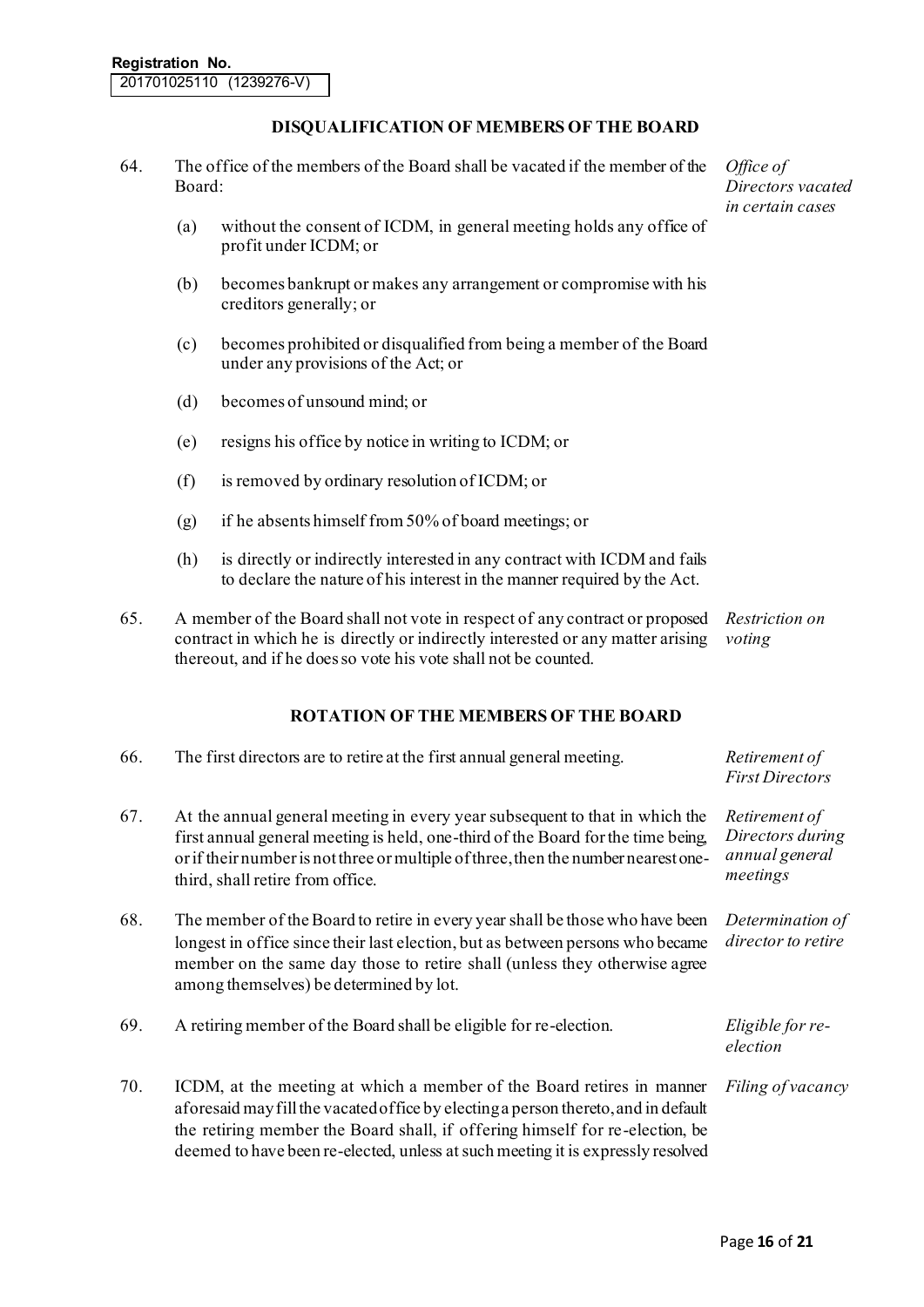not to fill such vacated office or unless a resolution for the re-election of such member of the Board shall have been put to the meeting and lost.

- 71. No person other than a member of the Board retiring at the meeting shall be eligible for election to the office of a member of Board unless, not less than five  $(5)$  days and not more than twenty-one  $(21)$  days before the date appointed for the meeting, there shall have been left at the registered office of ICDM notice in writing, signed by a member duly qualified to attend and vote at the meeting for which such notice is given, of his intention to propose such person for election, and also notice in writing signed by that person of his willingness to be elected, Notwithstanding the above, a member other than a retiring member of the Board shall vacate his office if his election as member of the Board is not approved by the Registrar of Companies.
- 72. The Board may from time to time by ordinary resolution increase or reduce the number of members of the Board and may also determine in what rotation the increased or reduced number is to go out of office.
- 73. The Board shall have power at any time, and from time to time, to appoint any person to be a member of the Board either to fill a casual vacancy or as an addition to the existing Board but so that the total number of members of the Board shall not at any time exceed the number fixed in accordance with those Clauses. Any member of the Board as appointed shall hold office only until the next following annual general meeting, and then shall be eligible for re-election but shall not be taken into account in determining the Board who are to retire by rotation at such meeting,
- 74. ICDM may by ordinary resolution of which special notice has been given in accordance with the Act, remove any member of the Board before the expiration of this period of office notwithstanding anything in these Clauses or in any agreement between the Board and such member of the Board.
- 75. ICDM may by ordinary resolution appoint another person in place of a member of the Board removed from office under these Clauses hereof. Without prejudice to the powers of the Board under these Clauses hereof. ICDM in general meeting may appoint any person to be a member of the Board either to fill a casual vacancy or as an additional member of the Board.

# **PROCEEDING OF THE BOARD**

- 76. The Board may meet together for the dispatch of business, adjourn and otherwise regulate their meetings, as they think fit. Questions arising at any meeting shall be decided by a majority of votes. In the case of an equality of votes, the chairman shall have a second or casting vote. A member of the Board may, and the secretary on the requisition of a member of the Board shall, at any time summon a meeting of the Board. *Meeting of Directors*
- 77. The quorum necessary for the transaction of the business of the Board may be fixed by the Board, and unless so fixed, the quorum shall be two. *Quorum*
- 78. The continuing members of the Board may act notwithstanding any vacancy in their body, but if and so long as their number is reduced below the number fixed by or pursuant to the Clauses of ICDM as the necessary quorum of the *Number reduced below quorum*

*Notice for candidate for election as Director*

*Increase or reduction in number of directors*

*Casual vacancy of additional appointment*

*Removal of directors*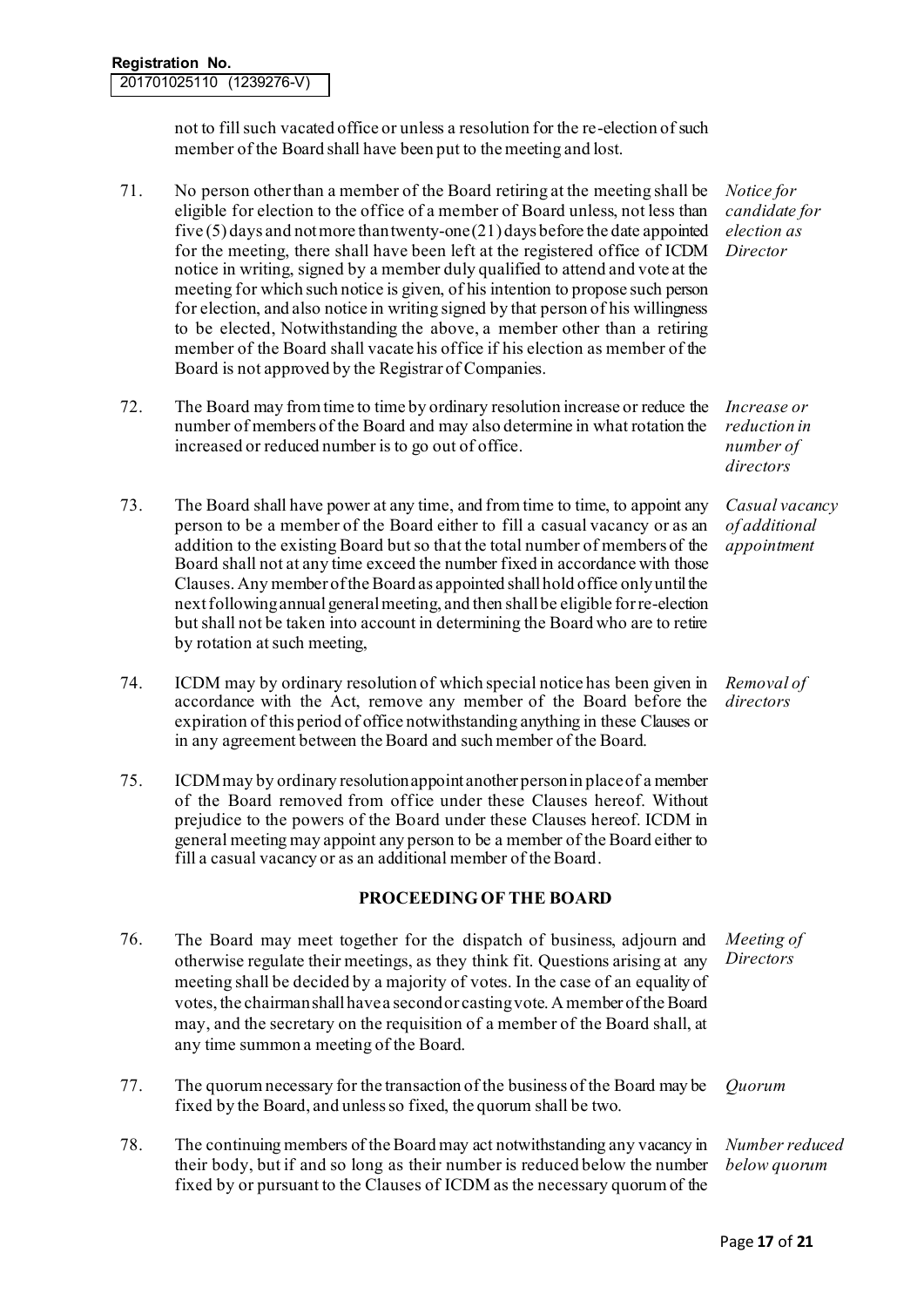Board, the continuing members or member of the Board may act for the purpose of increasing the number of members of the Board to that number or of summoning a general meeting of ICDM, but for no other purpose.

| 79. | The Chairman shall preside the board meetings. In the event that the Chairman<br>is unable to attend, the Board may choose one of their members to be chairman<br>of the meeting.                                                                                                                                                                                                                                                                                       | Chairman of<br>board meetings                         |
|-----|-------------------------------------------------------------------------------------------------------------------------------------------------------------------------------------------------------------------------------------------------------------------------------------------------------------------------------------------------------------------------------------------------------------------------------------------------------------------------|-------------------------------------------------------|
| 80. | The Board may from time to time delegate any of their powers to a committee<br>or committees consisting of such members of their body as they think fit and<br>with such powers as the Board may prescribe, provided that such powers not<br>exceeding those vested in or exercisable by the Board under these Clauses.                                                                                                                                                 | Delegation of<br>Powers to<br>Committees              |
| 81. | The committee may elect a chairman of its meeting. If no such chairman is so<br>elected, or if at any meeting the appointed chairman is not present within (15)<br>fifteen minutes after the time appointed for holding the same, the members<br>present may choose one of their number to be the chairman of the meeting.                                                                                                                                              | Chairman of<br>Committees                             |
| 82. | A committee may meet and adjourn as it thinks proper. Questions arising at<br>any meeting shall be determined by a majority of votes of the members present,<br>and in the case of an equality of votes the chairman shall have a second or<br>casting vote.                                                                                                                                                                                                            | Meeting of<br>Committees                              |
| 83. | All acts done by any meeting of the Board or of a committee of the Board or<br>by any person acting as a member of the Board, shall notwithstanding that it<br>be afterwards discovered that there was some defect in the appointment of<br>any such member of the Board or person acting as aforesaid, or that they or<br>any of them were disqualified, be as valid as if every such person had been<br>duly appointed and was qualified to be a member of the Board. | Validity of acts<br>where<br>appointment<br>defective |
| 84. | A resolution of members shall be passed in accordance with the Act.                                                                                                                                                                                                                                                                                                                                                                                                     | Passing a<br>resolution of<br>members                 |

# **APPOINTMENT OF THE CHIEF EXECUTIVE OFFICER**

| 85. | The Board shall select and appoint a suitably qualified person as the Chief<br>Executive Officer (and if appropriate an Executive Director) of ICDM on<br>terms the Board deems fit but the appointment of such person (or his/her re-<br>appointment, termination or dismissal) as the Chief Executive Officer will in<br>any event be subject to the written concurrence of the Securities Commission<br>Malaysia. | Appointment of<br>the CEO   |
|-----|----------------------------------------------------------------------------------------------------------------------------------------------------------------------------------------------------------------------------------------------------------------------------------------------------------------------------------------------------------------------------------------------------------------------|-----------------------------|
| 86. | The Board may appoint a person as the Chief Executive Officer, for any period<br>and on any terms (including as to remuneration) as the Board resolve.                                                                                                                                                                                                                                                               | Terms of CEO<br>appointment |
| 87. | Subject to any agreement between ICDM and the Chief Executive Officer, the<br>Board may remove or dismiss or suspend the Chief Executive Officer at any<br>time, with or without cause.                                                                                                                                                                                                                              | Removal of CEO              |
| 88. | The Board may delegate any of their powers to the Chief Executive Officer.                                                                                                                                                                                                                                                                                                                                           | Delegation of<br>power      |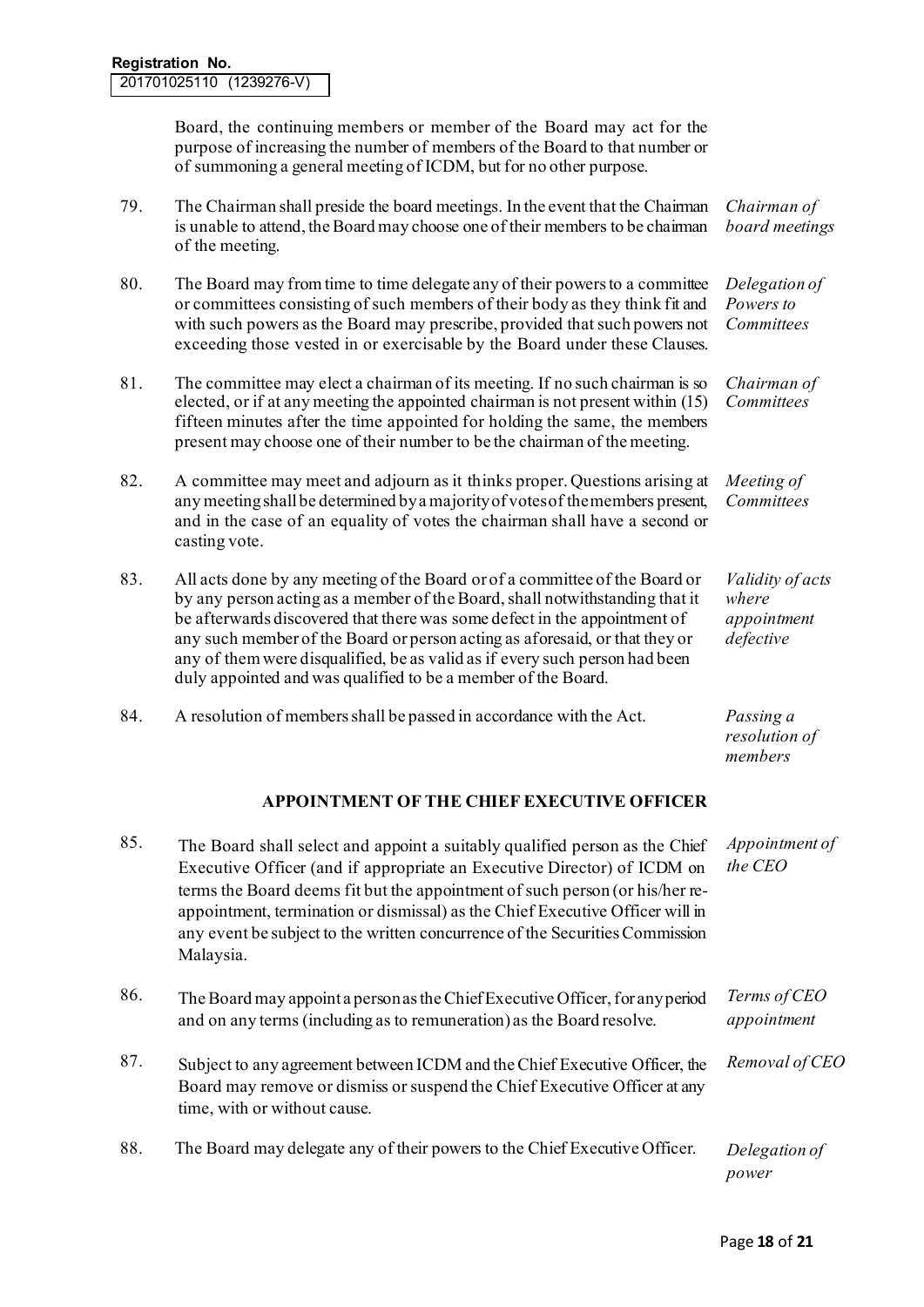- 89. The Chief Executive Officer must exercise the powers delegated to him or her in accordance with any directions of the Board.
- 90. The Board may revoke or vary: *Revocation of* 
	- i) the appointment of the Chief Executive Officer; or
	- ii) any power delegated to the Chief Executive Officer.
- 91. The Board may appoint the Chief Executive Officer as a director which may be redesignated as Executive Director.
- 92. If the Chief Executive Officer is appointed as a director, he shall as a director not be subject to retirement by way of rotation, or be taken into account in determining the rotation of retirement of directors but his appointment as Chief Executive Officer shall be automatically determined if he ceases from any cause of being a director. If the Chief Executive Officer is removed, dismissed or not reappointed as Chief Executive Officer, he shall automatically cease to be a director.

#### **SECRETARY**

- 93. The secretary shall be appointed by the Board for such term, at such remuneration and upon such conditions as they may think fit and any secretary so appointed may be removed by them. The Board may from time to time by resolution appoint as assistant or deputy Secretary, and any person so appointed may act in place of the Secretary if there be no Secretary or no Secretary capable of acting. The first secretaries of ICDM shall be OOI BEE HONG (BC/0/73) and LEW KEN LEE (MAICSA 7022557).
- 94. A provision of the Act or these Clauses requiring or authorising a thing to be done by or to a member of the Board and the Secretary shall not be satisfied by its being done by or to the same person acting both as a member of Board and as, or in place of, the Secretary.

#### **THE SEAL**

95. The Board shall provide for the safe custody of the seal, which shall only be used by the authority of the Board or of a committee of the Board authorised by the Board in that behalf, and every instrument to which the seal shall be affixed shall be signed by a member of the Board and shall be countersigned by the secretary or by a second member of the Board or by some other person appointed by the Board for the purpose.

#### **ACCOUNTS**

- 96. The Board shall cause proper books of accounts to be kept with respect of:- *Accounts to be* 
	- (a) all sums of money received and expended by ICDM and the matters in respect of which the receipt and expenditure takes place;

*position* 

*CEO as a member of the board* 

*Secretary*

*Custody and affixing of seal* 

*kept*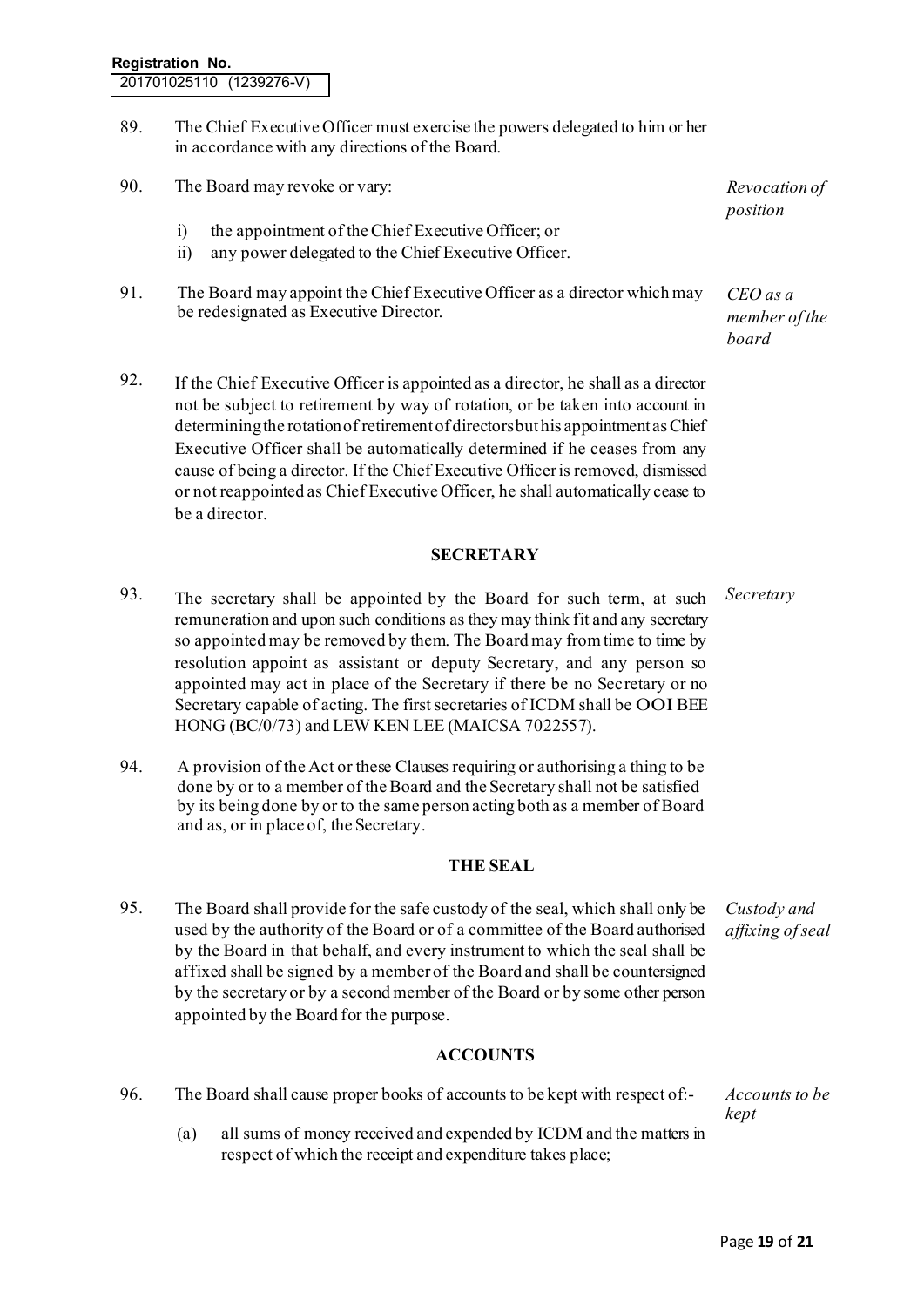- (b) all sales and purchases of goods by ICDM; and
- (c) the assets and liabilities of ICDM.

Proper books shall not be deemed to be kept if there are not kept such books of accounts as are necessary to give a true and fair view of the state of ICDM's affairs and to explain its transaction.

- 97. The books of accounts shall be kept at the registered office of ICDM or, subject to the Act, at such other place or places as the Board think fit and shall always be open to the inspection of the member of the Board. *Where Books are Kept*
- 98. The Board shall from time to time determine whether and to what extent and at what times and places and under what conditions or regulations the accounts and books of ICDM or any of them shall be open to the inspection of members of ICDM not being members of the Board. *Inspection of books of accounts*
- 99. The Board shall from time to time in accordance with the requirement of the Act cause to be prepared and to be laid before ICDM in general meeting such profit and loss accounts, balance sheets and any reports as are referred to in the Act. *Profit & Loss Accounts, Balance Sheets, etc*
- 100. A copy of every balance sheet (including every document required by law to be annexed thereto) which is to be laid before ICDM in general meeting, together with a copy of the auditor's report, shall not less than twenty one (21) days before the date of the meeting be sent to every member of, and every holder of debentures of ICDM. *Balance Sheet & Auditor's Report*

**AUDIT**

101. Auditors shall be appointed and their duties shall be regulated in accordance *Auditors* with the Act.

#### **NOTICE**

- 102. Any notice may be given by ICDM to any member either personally or by sending to him or to his registered address or addresses, if any, within Malaysia supplied by him to ICDM for the giving of notice to him. Where a notice is sent by post, service of notice shall be deemed to be effected by properly addressing, prepaying and posting a letter containing the notice in the ordinary course of post. *How notices to be served to members*  103. Notices of every general meeting shall be given in any manner hereinafter authorised to:- *Persons entitled to notices*  (a) every member except those members who have not supplied to ICDM
	- an address within Malaysia for the giving of notices to them; and
	- (b) the auditors for the time being of ICDM.

No other person shall be entitled to receive notices of general meetings.